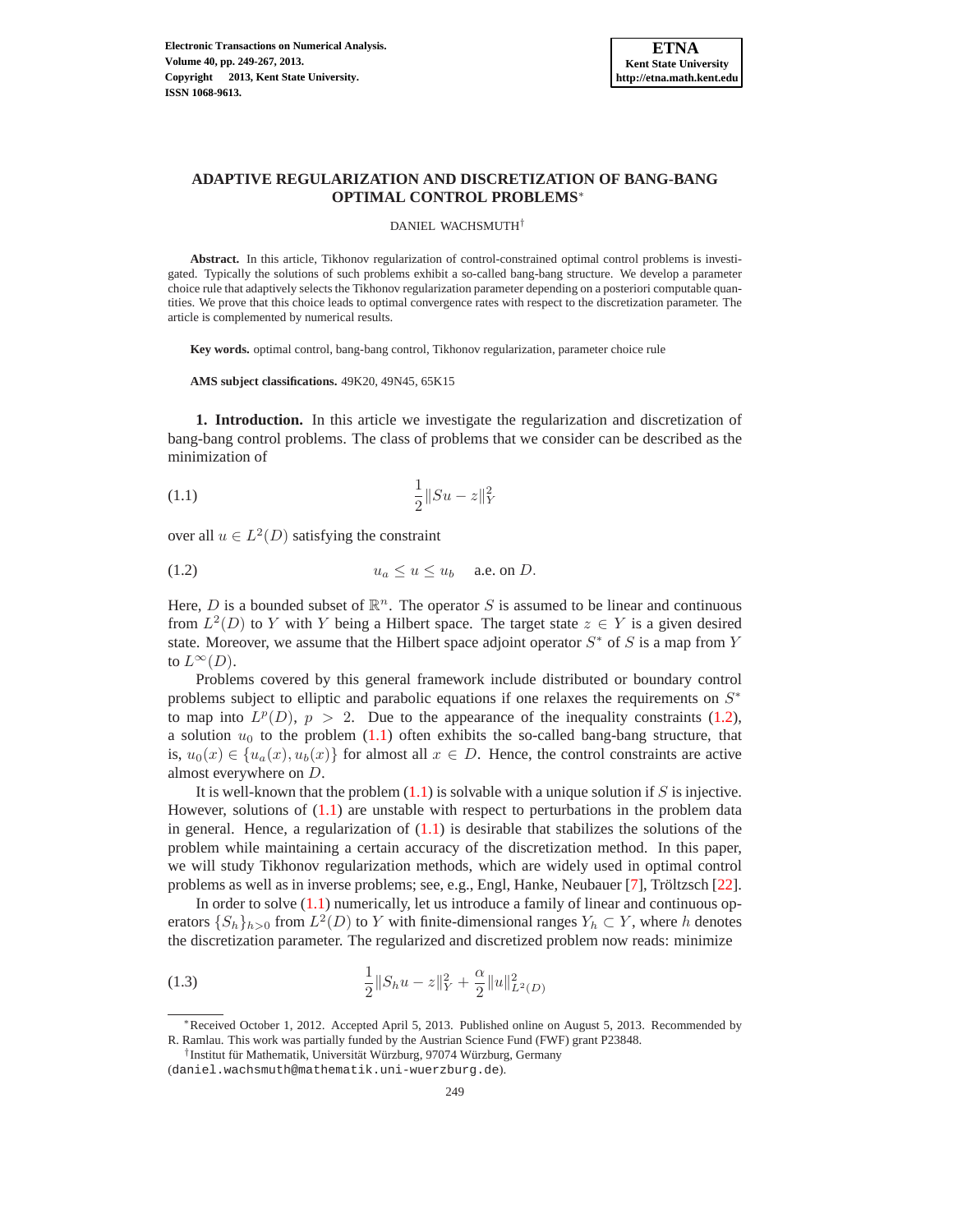subject to [\(1.2\)](#page-0-0). This problem is solvable, where we will denote a solution by  $u_{\alpha,h}$  in the sequel. In the case that  $S$  is a solution operator of an elliptic partial differential equation and  $Y_h$  is spanned by linear finite elements, then [\(1.3\)](#page-0-2) is a variational discretization of [\(1.4\)](#page-2-0) in the sense of Hinze [\[14\]](#page-17-2). Corresponding discretization error estimates can be found in [\[14\]](#page-17-2); the case  $\alpha = 0$  is considered in Deckelnick, Hinze [\[6\]](#page-17-3).

In order to develop an efficient approximation scheme to solve  $(1.1)$  by means of successively solving instances of  $(1.3)$ , we are faced with two important questions:

- 1. Given a fixed discretization h, how should we choose  $\alpha = \alpha(h)$ ?
- 2. Suppose we have solved [\(1.3\)](#page-0-2) for fixed  $(\alpha(h), h)$ . How should we refine the discretization?

Of course, we want to have answers to both questions such that the resulting scheme is optimal. Here, we borrow the meaning of "optimal" from the results in linear inverse problems: choose the regularization parameter  $\alpha(h)$  such that the regularization error is of the same size as the discretization error.

Let us briefly review the available literature. To the best of our knowledge, there are no results available concerning adaptive Tikhonov regularization and the discretization of optimal control problems with inequality constraints. Much more is known for linear inverse problems. Parameter choice rules and convergence results for a uniform discretization go back to Natterer [\[18\]](#page-17-4) and Engl, Neubauer [\[8\]](#page-17-5). Parameter choice rules depending on a posteriori computable quantities can be found for instance in Groetsch, Neubauer [\[12\]](#page-17-6) and King, Neubauer [\[16\]](#page-17-7). Adaptive wavelet based regularization was studied in Maaß, Pereverzev, Ramlau, and Solodky [\[17\]](#page-17-8). Adaptive discretization methods for parameter estimation problems based on residual error estimates can be found in Neubauer [\[19\]](#page-17-9) and Ben Ameur, Chavent, Jaffré [[3\]](#page-17-10). Adaptive refinement using goal-oriented estimators is investigated in Becker, Vexler [\[1,](#page-17-11) [2\]](#page-17-12). An adaptive regularization and discretization method is developed in Griesbaum, Kaltenbacher, Vexler [\[10\]](#page-17-13) and Kaltenbacher, Kirchner, Vexler [\[15\]](#page-17-14) for linear and non-linear inverse problems, respectively.

In this paper, we develop and analyze a parameter choice rule  $\alpha = \alpha(h)$ ; see [\(2.2\)](#page-7-0) below. There, the parameter  $\alpha(h)$  can be determined solely by a posteriori available quantities. We will prove that the approximation error  $||u_0 - u_{\alpha(h),h}||_{L^1(D)}$  is proportional to  $||u_0 - u_{0,h}||_{L^1(D)}$ , where  $u_0$ ,  $u_{0,h}$ ,  $u_{\alpha(h),h}$  are the solutions of [\(1.1\)](#page-0-1), [\(1.3\)](#page-0-2) with  $\alpha = 0$ and of [\(1.3\)](#page-0-2) with  $\alpha = \alpha(h)$ , respectively. That is, the additional error introduced by the regularization is of the same size as the discretization error. The relevant estimates for the discretization error can be found in Proposition [1.9.](#page-5-0) The optimality of the parameter choice rule, which is the main result of this article, is shown in Theorem [2.7.](#page-10-0) Furthermore, we propose an adaptive procedure that involves both adaptive regularization and adaptive mesh-refinement; see Section [3.2.](#page-13-0)

In order to achieve these results, a certain regularity assumption, see Assumption [1.4,](#page-3-0) has to be fulfilled, which is an assumption on the solution of the continuous, undiscretized problem [\(1.1\)](#page-0-1). This assumption guarantees that almost-active sets are small in some sense. Such a condition is used in Deckelnick, Hinze [\[6\]](#page-17-3) to prove a priori error estimates for the discretized but unregularized problem. Moreover, this condition is used in Wachsmuth, Wachs-muth [\[24,](#page-18-0) [25\]](#page-18-1) to prove a priori convergence of the regularization error  $||u_0 - u_\alpha||_{L^1(D)}$  with respect to  $\alpha$ ; cf. Proposition [1.5.](#page-3-1)

**1.1. Notation.** In the sequel, we will use subscripts to indicate solutions to the optimization problems introduced above. That is,  $u_0$ ,  $u_\alpha$ , and  $u_{\alpha,h}$  will denote solutions to [\(1.1\)](#page-0-1), [\(1.4\)](#page-2-0) (see below), and [\(1.3\)](#page-0-2), respectively. Additionally, we will use  $y_0 := Su_0$ ,  $y_\alpha := Su_\alpha$ , etc. We will work with generic constants  $c > 0$ , which may change from line to line, but which are independent of the relevant quantities such as  $\alpha$  and h.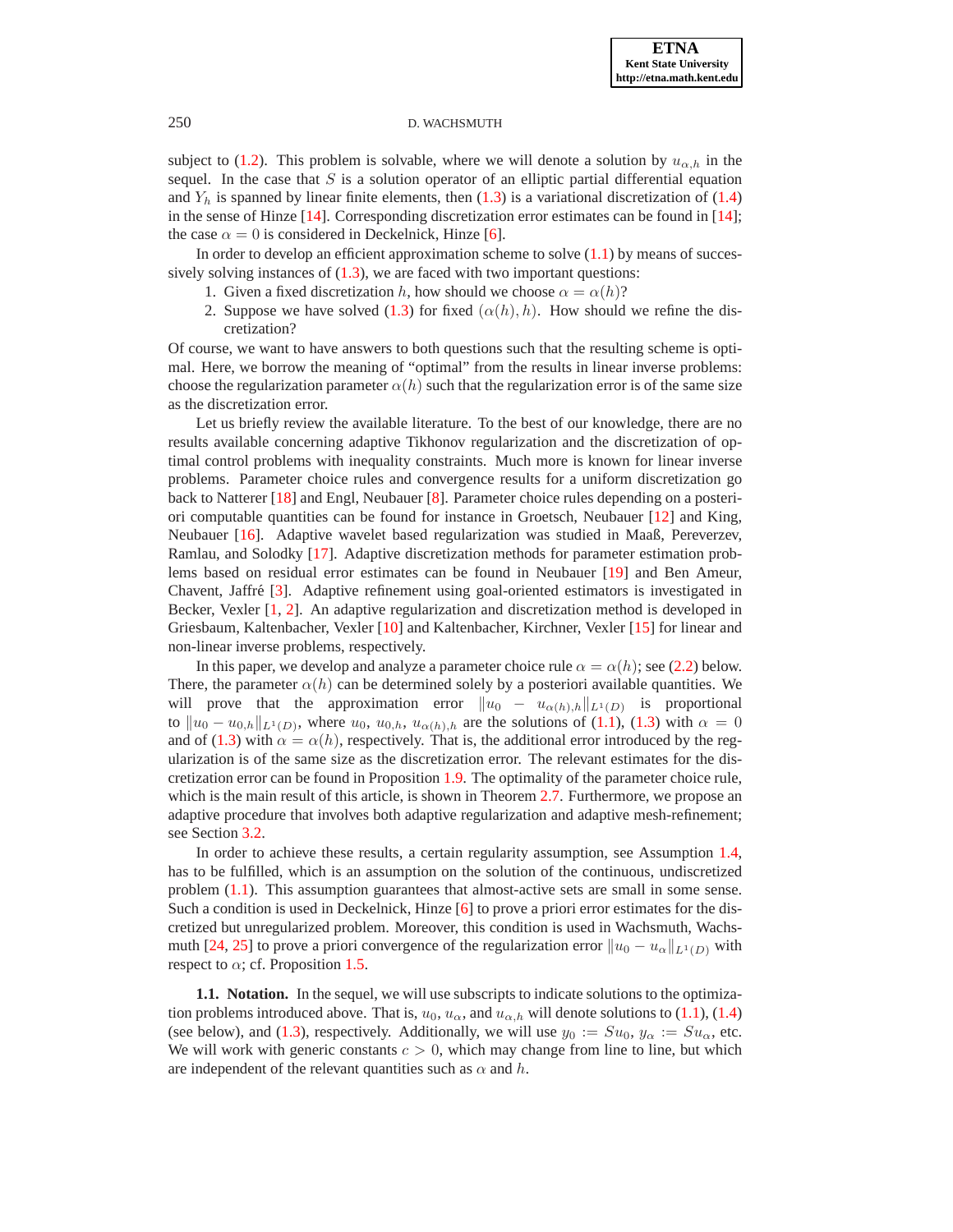**ETNA Kent State University http://etna.math.kent.edu**

### ADAPTIVE REGULARIZATION OF BANG-BANG CONTROL PROBLEMS 251

**1.2. Assumptions and preliminary results.** Let  $(D, \Sigma, \mu)$  be a given measure space. The operator S is assumed to be linear and continuous from  $L^2(D)$  to the Hilbert space Y. Moreover, we assume that the Hilbert space adjoint operator  $S^*$  of S maps from Y to  $L^{\infty}(D)$ . By a result of Grothendieck  $[13]$ , it follows that S has a closed range if and only if its range is finite-dimensional. This implies that the equation  $Su = z$  is ill-posed, except for the trivial case that the range of S is finite-dimensional. Let us remark that the requirements on  $S^*$ could be relaxed to allow  $S^*$  mapping into  $L^p(D)$ ,  $p \in (2,\infty)$ ; see [\[25\]](#page-18-1) and the comments after Proposition [1.5.](#page-3-1)

The control constraints are specified by functions  $u_a, u_b \in L^{\infty}(D)$  with  $u_a \leq u_b$  a.e. on D. The set of admissible controls is defined by

<span id="page-2-0"></span>
$$
U_{ad} := \{ u \in L^2(D) : u_a \le u \le u_b \text{ a.e. on } D \}.
$$

As already introduced, we will work with a family of operators  $\{S_h\}_{h>0}$ ,  $S_h \in \mathcal{L}(L^2(D),Y)$ with finite-dimensional ranges. The adjoint operators  $S_h^*$  are assumed to map from the Hilbert space Y to  $L^{\infty}(D)$ . For later reference, let us introduce the regularized (undiscretized) problem: given  $\alpha > 0$ , minimize

(1.4) 
$$
\frac{1}{2}||Su - z||_Y^2 + \frac{\alpha}{2}||u||_{L^2(D)}^2
$$

subject to the inequality constraints  $(1.2)$ . Regarding the existence of solutions of  $(1.1)$ ,  $(1.4)$ , and [\(1.3\)](#page-0-2), we have the following classical result.

PROPOSITION 1.1. *The problems* [\(1.1\)](#page-0-1) *and* [\(1.3\)](#page-0-2) *are solvable with convex and bounded sets of solutions. The problem* [\(1.4\)](#page-2-0) *is uniquely solvable for*  $\alpha > 0$ *. The solutions of* [\(1.1\)](#page-0-1) *are unique if* S *is injective. The solution of* [\(1.3\)](#page-0-2) *is uniquely determined if*  $\alpha > 0$ *.* 

While the optimal control of  $(1.1)$  and  $(1.3)$  may not be uniquely determined, the optimal states  $Su_0$  and  $Su_{0,h}$  are uniquely determined due to the strict convexity of the cost functional with respect to  $y$ .

<span id="page-2-1"></span>Throughout the article, we assume the following properties of the discrete operators  $S_h$ and  $S_h^*$ .

ASSUMPTION 1.2. *There exist functions*  $\delta_2(h)$ ,  $\delta_{\infty}(h)$  :  $\mathbb{R}^+ \to \mathbb{R}^+$ , *continuous and monotonically increasing with*  $\delta_2(0) = \delta_\infty(0) = 0$ *, such that it holds* 

$$
||(S - S_h)u_{\alpha,h}||_Y + ||(S^* - S_h^*)(y_{\alpha,h} - z)||_{L^2(D)} \le \delta_2(h),
$$
  

$$
||(S^* - S_h^*)(y_{\alpha,h} - z)||_{L^{\infty}(D)} \le \delta_{\infty}(h),
$$

*for all*  $h > 0$  *and*  $\alpha \geq 0$ *.* 

In this assumption, the convergence of the discretization depends on the approximation properties of *discrete solutions*. This form is especially useful in combination with a posteriori error estimators. We can replace this assumption with an assumption on the approximation properties of the solution of the continuous problem alone; see the remarks at the end of Section [1.5.](#page-4-0)

**1.3. Necessary optimality conditions.** Let us recall some standard results on the firstorder necessary optimality conditions.

<span id="page-2-2"></span>PROPOSITION 1.3. *For*  $\alpha \geq 0$ *, let*  $u_{\alpha}$  *and*  $u_{\alpha,h}$  *be solutions of* [\(1.4\)](#page-2-0) *and* [\(1.3\)](#page-0-2)*, respectively. Let us define*  $p_{\alpha} := S^*(y_{\alpha} - z)$  *and*  $p_{\alpha,h} := S^*_h(y_{\alpha,h} - z)$ *. Then it holds that* 

$$
(\alpha u_{\alpha} + p_{\alpha}, u - u_{\alpha}) \ge 0 \quad \forall u \in U_{ad},
$$
  

$$
(\alpha u_{\alpha,h} + p_{\alpha,h}, u - u_{\alpha,h}) \ge 0 \quad \forall u \in U_{ad}.
$$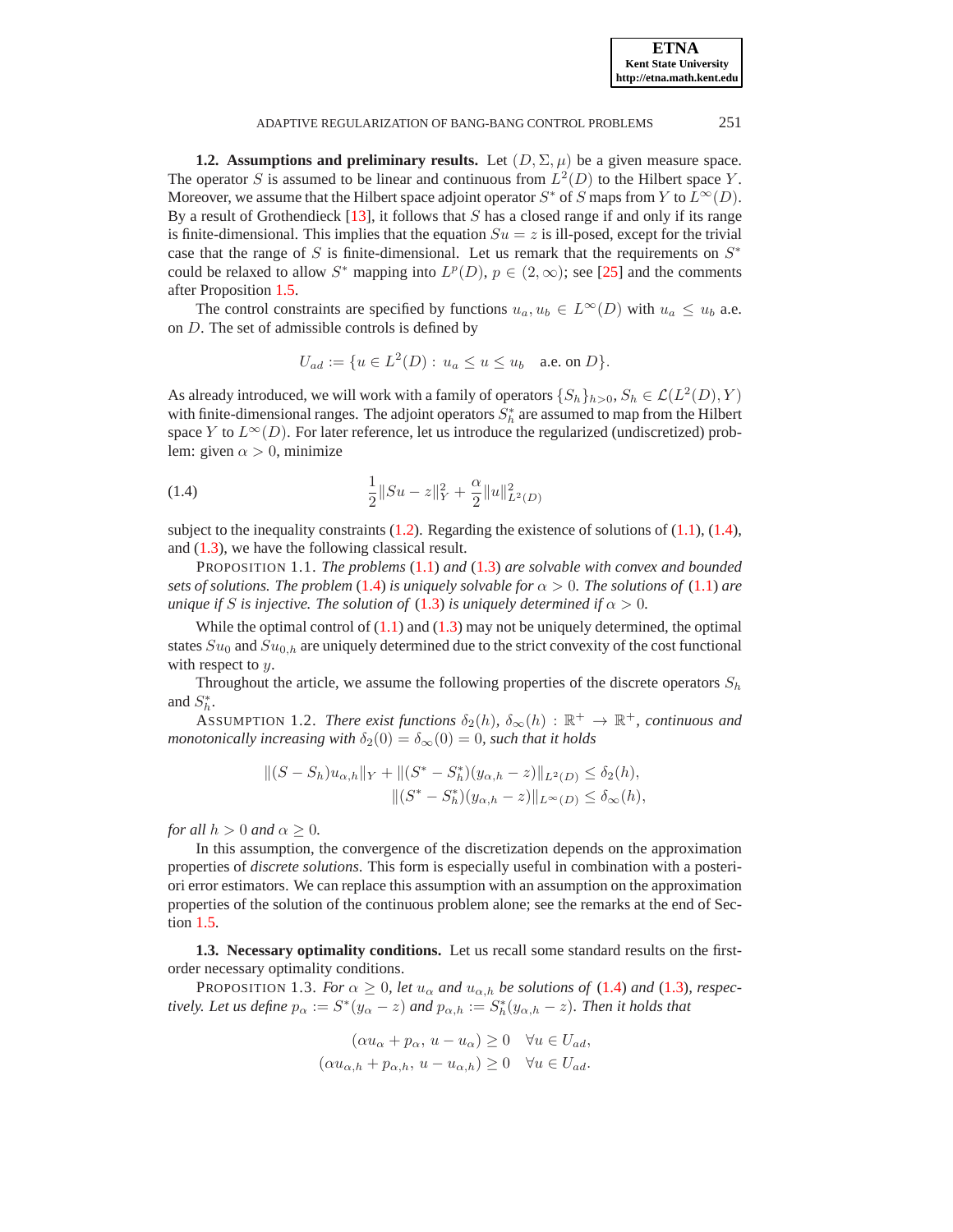Using well-known arguments [\[22,](#page-17-1) Lemma 2.26], we have for almost all  $x \in D$ 

$$
u_{\alpha}(x) = \text{proj}_{[u_{\alpha}(x), u_{b}(x)]} \left( -\frac{1}{\alpha} p_{\alpha}(x) \right) \quad \text{if } \alpha > 0
$$

<span id="page-3-2"></span>and

(1.5) 
$$
u_0(x) = u_a(x) \quad \text{if } p_0(x) > 0,
$$

$$
u_0(x) = u_b(x) \quad \text{if } p_0(x) < 0,
$$

$$
p_0(x) = 0 \quad \text{if } u_a(x) < u_0(x) < u_b(x).
$$

Similar relations hold for  $u_{\alpha,h}$  and  $u_{0,h}$ . For  $\alpha = 0$ , the controls  $u_0$  and  $u_{0,h}$  are bang-bang if  $p_0 \neq 0$  and  $p_{0,h} \neq 0$  a.e. on D, respectively. Moreover, if  $p_0 = 0$  and  $p_{0,h} = 0$  on sets of positive measure, then the values of  $u_0$  and  $u_{0,h}$  cannot be determined by the respective variational inequalities.

**1.4. Regularization error estimate.** We will now briefly investigate the convergence properties of  $u_{\alpha}$  for  $\alpha \to 0$ . Since the problem [\(1.1\)](#page-0-1) reduces to an ill-posed equation if the control constraints are not active at the solution, it is clear that the convergence  $u_{\alpha} \to u_0$ cannot be achieved without any further conditions.

<span id="page-3-0"></span>We will rely on the following assumption, which is an assumption about the measure of the set where the control constraints on  $u_0$  are almost active.

ASSUMPTION 1.4. Let us assume that there are  $\kappa > 0$ ,  $c > 0$  such that

$$
\text{meas}\left\{x \in D : |p_0(x)| \le \epsilon\right\} \le c \epsilon^{\kappa}
$$

*for all*  $\epsilon > 0$ *.* 

This assumption implies that the set  $\{x : p_0(x) = 0\}$  has measure zero, hence  $u_0$  is a bang-bang control by the necessary optimality conditions [\(1.5\)](#page-3-2). Since the adjoint state  $p_0$ is uniquely determined, it is another consequence of this assumption that  $u_0$  is the unique solution of  $(1.1)$ .

Let us remark that such a condition is used in  $[6]$  to prove discretization error estimates for  $||u_0 - u_{0,h}||_{L^1(D)}$  and in [\[9\]](#page-17-16) to investigate stability properties of bang-bang solution to ODE control problems. Moreover, the assumption implies a local growth of the cost function with respect to the  $L^1$ -norm [\[24\]](#page-18-0). In connection with convergence rate estimates for interior point methods, this assumption was used as a strengthening of the strict complementarity conditions in [\[11,](#page-17-17) [23\]](#page-17-18).

The main purpose of this assumption is to provide convergence rates for  $\alpha \to 0$ . PROPOSITION 1.5. *Let Assumption [1.4](#page-3-0) be satisfied. Let* d *be defined by*

<span id="page-3-1"></span>
$$
d = \begin{cases} \frac{1}{2-\kappa} & \text{if } \kappa \le 1, \\ \frac{\kappa+1}{2} & \text{if } \kappa > 1. \end{cases}
$$

*Then for every*  $\alpha_{max} > 0$ , *there exists a constant*  $c > 0$  *such that* 

$$
||y_0 - y_\alpha||_Y + ||p_0 - p_\alpha||_{L^\infty(D)} \le c \alpha^d,
$$
  

$$
||u_0 - u_\alpha||_{L^2(D)} \le c \alpha^{d-1/2},
$$
  

$$
||u_0 - u_\alpha||_{L^1(D)} \le c \alpha^{d-1/2 + \kappa/2 \min(d, 1)}
$$

*holds for all*  $\alpha \in (0, \alpha_{max}]$ *.* 

For proofs, we refer to [\[24,](#page-18-0) [25\]](#page-18-1). Moreover, it was shown in [\[26\]](#page-18-2) that Assumption [1.4](#page-3-0) is necessary for the convergence rates  $d > 1$ , which corresponds to the case  $\kappa > 1$ .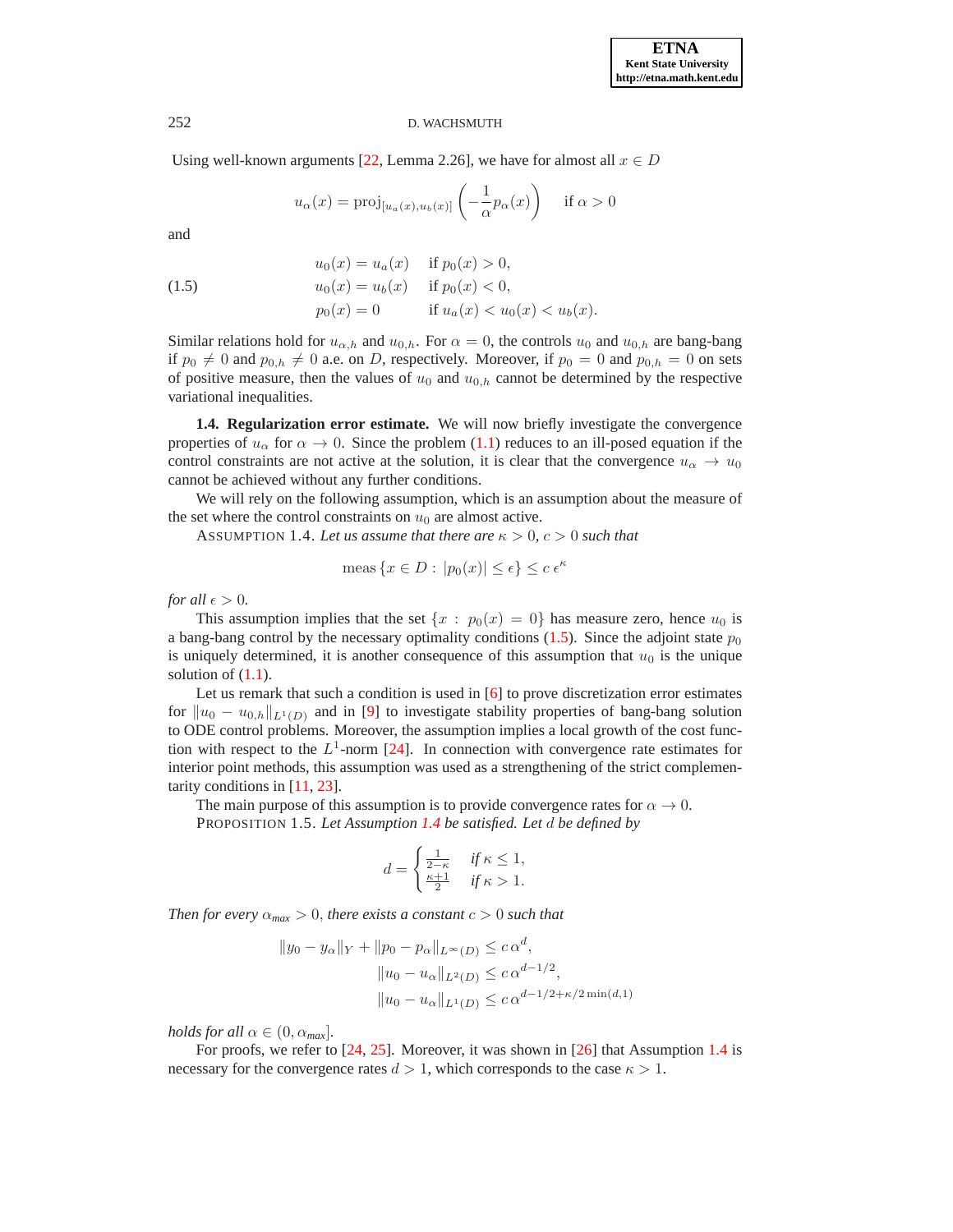Let us remark that  $\kappa = 1$  is the maximal possible value for certain classes of problems. This is due to the fact that  $\kappa > 1$  and  $\kappa > 2$  imply  $p_0 \notin C^1(\overline{D})$  and  $p_0 \notin H^1(D)$ , respectively. That said, if the range of the operator  $S^*S$  is a subspace of  $C^1(\overline{D})$  or  $H^1(D)$ , then an upper bound on  $\kappa$  is provided by the smoothing properties of S and  $S^*$ .

REMARK 1.6. In the attainable case, which is the basis for many results in inverse problems, it holds that  $p_0 = 0$ . Thus, the assumption of bang-bang solutions is not valid in this case, and different techniques have to be used to prove a regularization error estimate; see [\[25\]](#page-18-1).

REMARK 1.7. If  $S^*$  is a continuous operator mapping from Y to  $L^p(D)$ ,  $p \in (2,\infty)$ , then the result of Proposition [1.9](#page-5-0) still remains true with the modified convergence rate of  $d = \min\left(\frac{1+\kappa}{2}, \frac{p+\kappa}{p(2-\kappa)+2\kappa}\right)$ ; see [\[25,](#page-18-1) Corollary 3.15].

<span id="page-4-1"></span><span id="page-4-0"></span>**1.5. Discretization error estimates.** Let us first introduce the discretization of [\(1.1\)](#page-0-1) by

(1.6) 
$$
\min_{u \in U_{ad}} \frac{1}{2} \| S_h u - z \|_Y^2.
$$

We will now prove error estimates with respect to the discretization parameter  $h$ . To this end, let  $u_{0,h}$  denote the solution of [\(1.6\)](#page-4-1) with minimal  $L^2$ -norm.

<span id="page-4-4"></span>PROPOSITION 1.8. Let Assumption [1.2](#page-2-1) be satisfied. Let  $\alpha > 0$ . Then there is a con*stant*  $c > 0$  *independent* of  $\alpha$ , h *such that* 

<span id="page-4-2"></span>
$$
||y_{\alpha} - y_{\alpha,h}||_Y + \alpha^{\frac{1}{2}} ||u_{\alpha} - u_{\alpha,h}||_{L^2(D)} \le c \left(1 + \alpha^{-\frac{1}{2}}\right) \delta_2(h),
$$
  

$$
||p_{\alpha} - p_{\alpha,h}||_{L^{\infty}(D)} \le c \left(\delta_{\infty}(h) + \left(1 + \alpha^{-\frac{1}{2}}\right) \delta_2(h)\right)
$$

*holds for all*  $h > 0$ *.* 

*Proof.* The result is a consequence of the optimality condition in Proposition [1.3](#page-2-2) as well as the assumptions on the discretization. Using the necessary optimality conditions we obtain

(1.7)  
\n
$$
\alpha \|u_{\alpha} - u_{\alpha,h}\|_{L^2(D)}^2 \le (p_{\alpha,h} - p_{\alpha}, u_{\alpha} - u_{\alpha,h})_{L^2(D)}
$$
\n
$$
= (S_h^*(y_{\alpha,h} - z) - S^*(y_{\alpha} - z), u_{\alpha} - u_{\alpha,h})_{L^2(D)}
$$
\n
$$
= ((S_h^* - S^*)(y_{\alpha,h} - z) + S^*(y_{\alpha,h} - y_{\alpha}), u_{\alpha} - u_{\alpha,h})_{L^2(D)}.
$$

We continue with

$$
(1.8) \qquad ((S_h^*-S^*)(y_{\alpha,h}-z), u_\alpha-u_{\alpha,h})_{L^2(D)} \leq \frac{\alpha}{2}||u_\alpha-u_{\alpha,h}||^2_{L^2(D)} + \frac{1}{2\alpha}\delta_2(h)^2.
$$

<span id="page-4-3"></span>In addition, we estimate

(1.9)  
\n
$$
(S^*(y_{\alpha,h} - y_{\alpha}), u_{\alpha} - u_{\alpha,h})_{L^2(D)}
$$
\n
$$
= (y_{\alpha,h} - y_{\alpha}, y_{\alpha} - S u_{\alpha,h})_Y
$$
\n
$$
= -||y_{\alpha} - y_{\alpha,h}||_Y^2 + (y_{\alpha,h} - y_{\alpha}, (S_h - S) u_{\alpha,h})_Y
$$
\n
$$
\leq -\frac{1}{2} ||y_{\alpha} - y_{\alpha,h}||_Y^2 + \frac{1}{2} \delta_2(h)^2.
$$

The estimates  $(1.7)$ – $(1.9)$  imply

$$
||y_{\alpha} - y_{\alpha,h}||_Y^2 + \alpha ||u_{\alpha} - u_{\alpha,h}||_{L^2(D)}^2 \le (1 + \alpha^{-1}) \delta_2(h)^2,
$$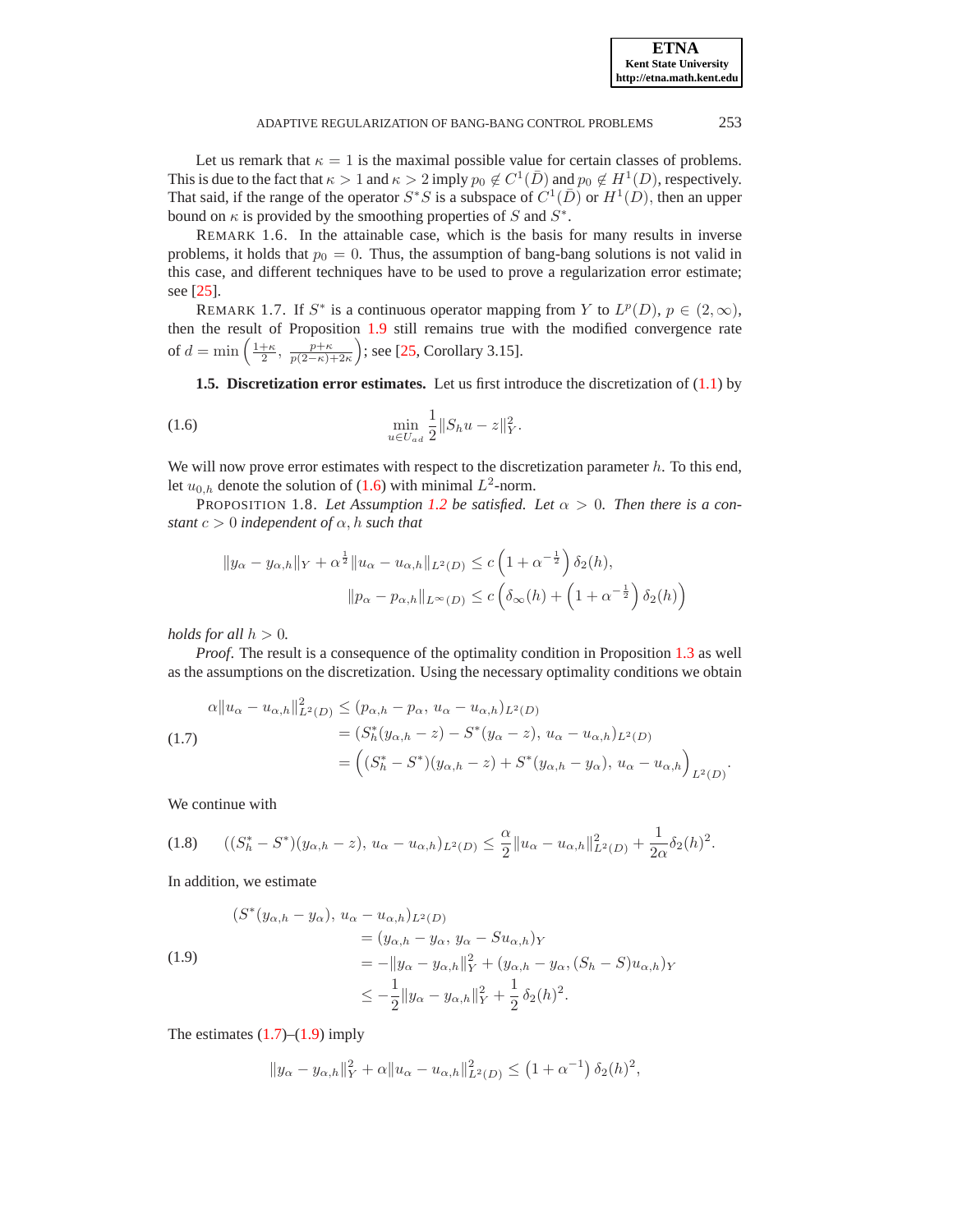<span id="page-5-2"></span><span id="page-5-1"></span> $\Box$ 

### 254 D. WACHSMUTH

which proves the first claim. To obtain the second, observe that it holds that

$$
\|p_{\alpha} - p_{\alpha,h}\|_{L^{\infty}(D)} \le \|p_{\alpha} - S^*(y_{\alpha,h} - z) + S^*(y_{\alpha,h} - z) - p_{\alpha,h}\|_{L^{\infty}(D)}
$$
  
\n
$$
\le \|S^*(y_{\alpha} - y_{\alpha,h})\|_{L^{\infty}(D)} + \|(S^* - S^*_h)(y_{\alpha,h} - z)\|_{L^{\infty}(D)}
$$
  
\n
$$
\le c(\|y_{\alpha} - y_{\alpha,h}\|_{Y} + \delta_{\infty}(h)),
$$

and the estimate for the errors of the adjoint states is an immediate conclusion.

As can be seen above, these error estimates are not robust with respect to  $\alpha \to 0$ . This is again due to the ill-posedness of the underlying equation  $Su = z$ . As demonstrated in [\[6\]](#page-17-3), Assumption [1.4](#page-3-0) is sufficient to prove convergence rates for  $h \to 0$  in the case  $\alpha = 0$ .

<span id="page-5-0"></span>PROPOSITION 1.9. *Let Assumptions [1.2](#page-2-1) and [1.4](#page-3-0) be satisfied. Let* d *be as in Proposition* [1.5.](#page-3-1) Then for every  $h_{max} > 0$ , there is a constant  $c > 0$  such that

$$
||y_0 - y_{0,h}||_Y \le c \left(\delta_2(h) + \delta_\infty(h)^d\right),
$$
  
\n
$$
||p_0 - p_{0,h}||_{L^\infty(D)} \le c \left(\delta_2(h) + \delta_\infty(h)^{\min(d,1)}\right),
$$
  
\n
$$
||u_0 - u_{0,h}||_{L^1(D)} \le c \left(\delta_2(h)^\kappa + \delta_\infty(h)^{\kappa \min(d,1)}\right)
$$

*holds for all*  $h < h_{max}$ *.* 

*Proof.* The proof for the case  $\kappa \leq 1$  can be found in [\[6,](#page-17-3) Theorem 2.2]. We will briefly sketch the proof to indicate the necessary modifications for the case  $\kappa > 1$ . Using the esti-mates [\(1.7\)](#page-4-2) and [\(1.9\)](#page-4-3) with  $\alpha = 0$  in the proof of Proposition [1.8,](#page-4-4) we obtain

$$
(1.11) \qquad \frac{1}{2} \|y_0 - y_{0,h}\|_Y^2 \le c \,\delta_2(h)^2 + ((S_h^* - S^*)(y_{0,h} - z), u_0 - u_{0,h})_{L^2(D)}.
$$

<span id="page-5-4"></span>The second term can be bounded as

$$
\begin{aligned} ((S_h^* - S^*)(y_{0,h} - z), u_0 - u_{0,h}) &\le \delta_\infty(h) \|u_0 - u_{0,h}\|_{L^1(D)} \\ &\le c \, \delta_\infty(h) \|p_0 - p_{0,h}\|_{L^\infty(D)}^{\kappa}, \end{aligned}
$$

where the last estimate is a consequence of Assumption [1.4;](#page-3-0) see  $[6, (2.13)]$  $[6, (2.13)]$ . Using  $(1.10)$  to estimate  $||p_0 - p_{0,h}||_{L^{\infty}(D)}^{\kappa}$ , we find

$$
(1.13) \t\t ||y_0 - y_{0,h}||_Y^2 \le c \left( \delta_2(h)^2 + \delta_\infty(h) ||y_0 - y_{0,h}||_Y^\kappa + \delta_\infty(h)^{\kappa+1} \right).
$$

If  $\kappa$  < 2, then the claim follows by an application of Young's inequality.

If  $\kappa \geq 2$ , we proceed as follows. As  $\| u_0 - u_{0,h} \|_{L^1(D)}$  is uniformly bounded with respect to  $h$  by the control constraints, the inequality  $(1.11)$  implies the non-optimal error bound

<span id="page-5-3"></span>
$$
\frac{1}{2}||y_0 - y_{0,h}||_Y^2 \le c\left(\delta_2(h)^2 + \delta_\infty(h)\right).
$$

Substituting this in [\(1.13\)](#page-5-3) yields

$$
||y_0 - y_{0,h}||_Y^2 \le c \left(\delta_2(h)^2 + \delta_\infty(h)\delta_2(h)^{2\kappa} + \delta_\infty(h)^{\kappa+1}\right) \\
\le c \left(\delta_2(h)^2 + \delta_2(h)^{2(\kappa+1)} + \delta_\infty(h)^{\kappa+1}\right)
$$

by Young's inequality. The estimates of  $||p_0 - p_{0,h}||_{L^{\infty}(D)}$  and  $||u_0 - u_{0,h}||_{L^1(D)}$  can be derived as in  $(1.10)$  and  $(1.12)$ , respectively.  $\Box$ 

As can be seen from these results, the convergence rate of  $||p_0-p_{0,h}||_{L^{\infty}(D)}$  with respect to  $\delta_{\infty}(h)$  saturates at 1, which is the rate given by Assumption [1.2.](#page-2-1)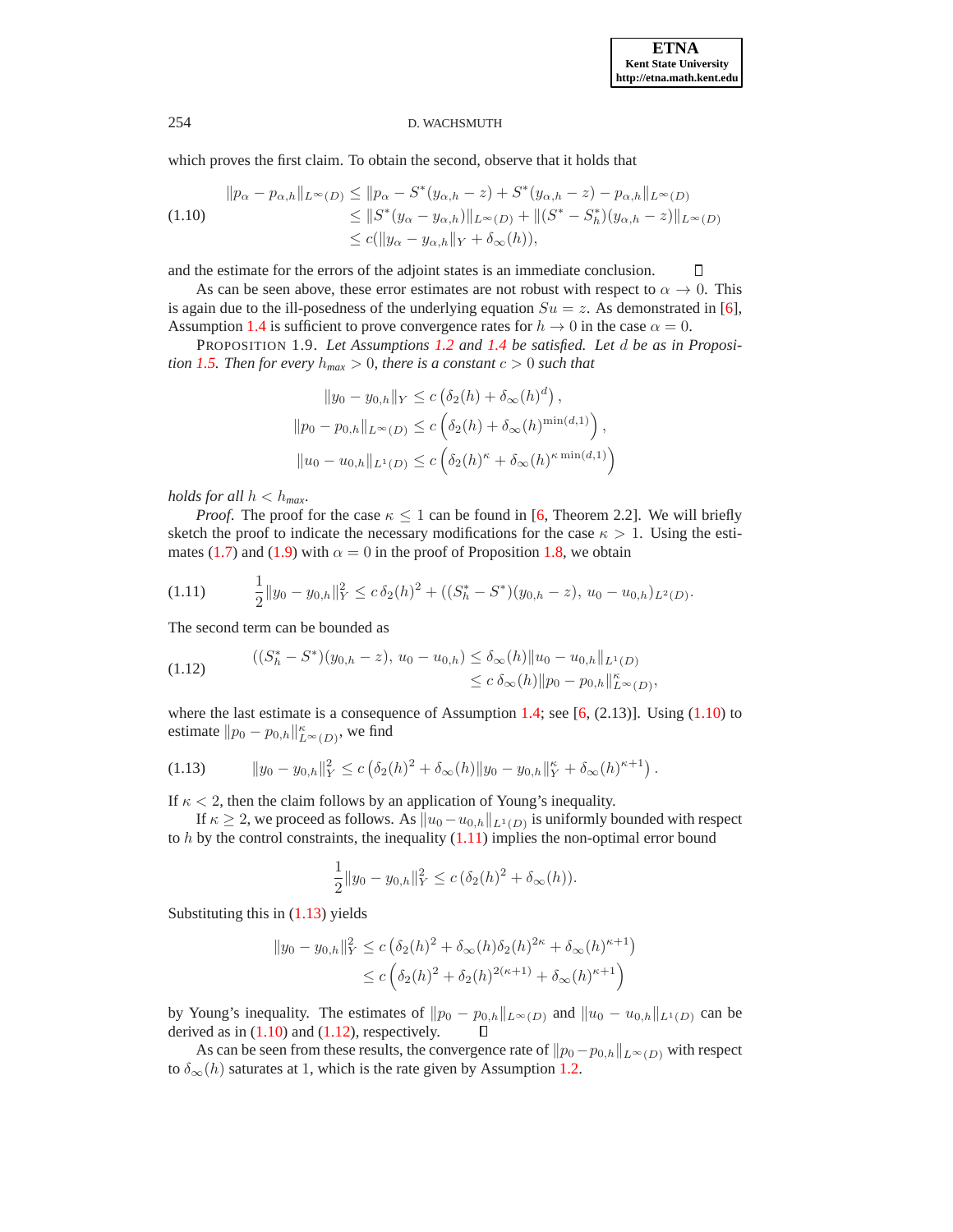Let us briefly sketch how to obtain similar results if Assumption [1.2](#page-2-1) is replaced by the following, which is an assumption on the approximation properties of the solutions of [\(1.1\)](#page-0-1) and [\(1.4\)](#page-2-0).

<span id="page-6-0"></span>ASSUMPTION 1.10. *There exist functions*  $\delta'_2(h)$ ,  $\delta'_{\infty}(h)$  :  $\mathbb{R}^+ \to \mathbb{R}^+$ , *continuous and monotonically increasing with*  $\delta'_2(0) = \delta'_{\infty}(0) = 0$ , such that it holds that

<span id="page-6-1"></span>
$$
||(S - S_h)u_{\alpha}||_Y + ||(S^* - S_h^*)(y_{\alpha} - z)||_{L^2(D)} \leq \delta'_2(h),
$$
  

$$
||(S^* - S_h^*)(y_{\alpha} - z)||_{L^{\infty}(D)} \leq \delta'_{\infty}(h)
$$

*for all*  $h > 0$  *and*  $\alpha > 0$ *.* 

COROLLARY 1.11. *Let Assumptions [1.4](#page-3-0) and [1.10](#page-6-0) be satisfied. Then the results of Propositions* [1.8](#page-4-4) *and* [1.9](#page-5-0) *are valid with*  $\delta_2(h)$  *and*  $\delta_\infty(h)$  *replaced by*  $\delta'_2(h)$  *and*  $\delta'_\infty(h)$ *.* 

*Proof*. Let us briefly outline the necessary modifications in the proofs of Propositions [1.8](#page-4-4) and [1.9.](#page-5-0) The estimate  $(1.7)$  has to be replaced by

(1.14) 
$$
\alpha \|u_{\alpha} - u_{\alpha,h}\|_{L^2(D)}^2 \le (S_h^*(y_{\alpha,h} - z) - S^*(y_{\alpha} - z), u_{\alpha} - u_{\alpha,h})_{L^2(D)}
$$

$$
= ((S_h^* - S^*)(y_{\alpha} - z), u_{\alpha} - u_{\alpha,h})_{L^2(D)} - \|y_{\alpha} - y_{\alpha,h}\|_Y^2
$$

$$
+ (y_{\alpha,h} - y_{\alpha}, (S_h - S)u_{\alpha})_Y.
$$

Now the estimates for  $||u_{\alpha} - u_{\alpha,h}||_{L^2(D)}$  and  $||y_{\alpha} - y_{\alpha,h}||_Y$  in the case  $\alpha > 0$  are a straightforward consequence. The  $L^{\infty}$ -error estimates for the adjoint states can be obtained from

<span id="page-6-2"></span>
$$
\|p_{\alpha} - p_{\alpha,h}\|_{L^{\infty}(D)} \le \|p_{\alpha} - S_h^*(y_{\alpha} - z) + S_h^*(y_{\alpha} - z) - p_{\alpha,h}\|_{L^{\infty}(D)}
$$
  
\n
$$
\le \| (S^* - S_h^*)(y_{\alpha} - z) \|_{L^{\infty}(D)} + \|S_h^*(y_{\alpha} - y_{\alpha,h})\|_{L^{\infty}(D)}
$$
  
\n
$$
\le c(\delta'_{\infty}(h) + \|y_{\alpha} - y_{\alpha,h}\|_{Y}),
$$

which yields the claim for  $\alpha > 0$ . That is, the results analogous to Proposition [1.8](#page-4-4) are proven.

Let us now prove the claimed estimate for  $\alpha = 0$ . Here, [\(1.14\)](#page-6-1) with  $\alpha = 0$  gives

$$
||y_0 - y_{0,h}||_Y^2 \le c \left(\delta'_{\infty}(h) ||u_0 - u_{0,h}||_{L^1(D)} + \delta'_2(h)^2\right)
$$
  
 
$$
\le c \left(\delta'_{\infty}(h) ||p_0 - p_{0,h}||_{L^{\infty}(D)} + \delta'_2(h)^2\right),
$$

where we applied Assumption [1.10](#page-6-0) as well as  $||u_0 - u_{0,h}||_{L^1(D)} \le c||p_0 - p_{0,h}||_{L^{\infty}(D)}^{\kappa}$ ; see also the proof of Proposition  $1.9$ . Using  $(1.15)$  we obtain

$$
||y_0 - y_{0,h}||_Y^2 \le c \left(\delta'_{\infty}(h) ||y_0 - y_{0,h}||_Y^{\kappa} + \delta'_{\infty}(h)^{\kappa+1} + \delta'_2(h)^2\right).
$$

Arguing as in the proof of Proposition [1.9,](#page-5-0) see the arguments following [\(1.13\)](#page-5-3), completes the proof. О

**2. Parameter choice rule depending on discretization errors.** We describe our parameter choice rule  $\alpha(h)$  that yields optimal convergence rates. Here, we mean by "optimal" rate" that the error introduced by the regularization does not lead to convergence rates worse than the rates provided by Proposition [1.9.](#page-5-0) That is, for a given discretization parameter  $h$ , we want to choose  $\alpha = \alpha(h)$  in such a way such that

$$
||y_0 - y_{\alpha(h),h}||_Y \approx ||y_0 - y_{0,h}||_Y,
$$
  

$$
||u_0 - u_{\alpha(h),h}||_{L^1(D)} \approx ||u_0 - u_{0,h}||_{L^1(D)}.
$$

This is related to the classical motivation of the discrepancy principle in inverse problems: if only noisy data  $z^{\delta}$  are available, then it suffices to solve the ill-posed equation  $Sx = z^{\delta}$  up to an accuracy that corresponds to the noise level: choose  $\alpha(\delta)$  such that  $||Sx_{\alpha(\delta)} - z^{\delta}|| \approx \delta$ .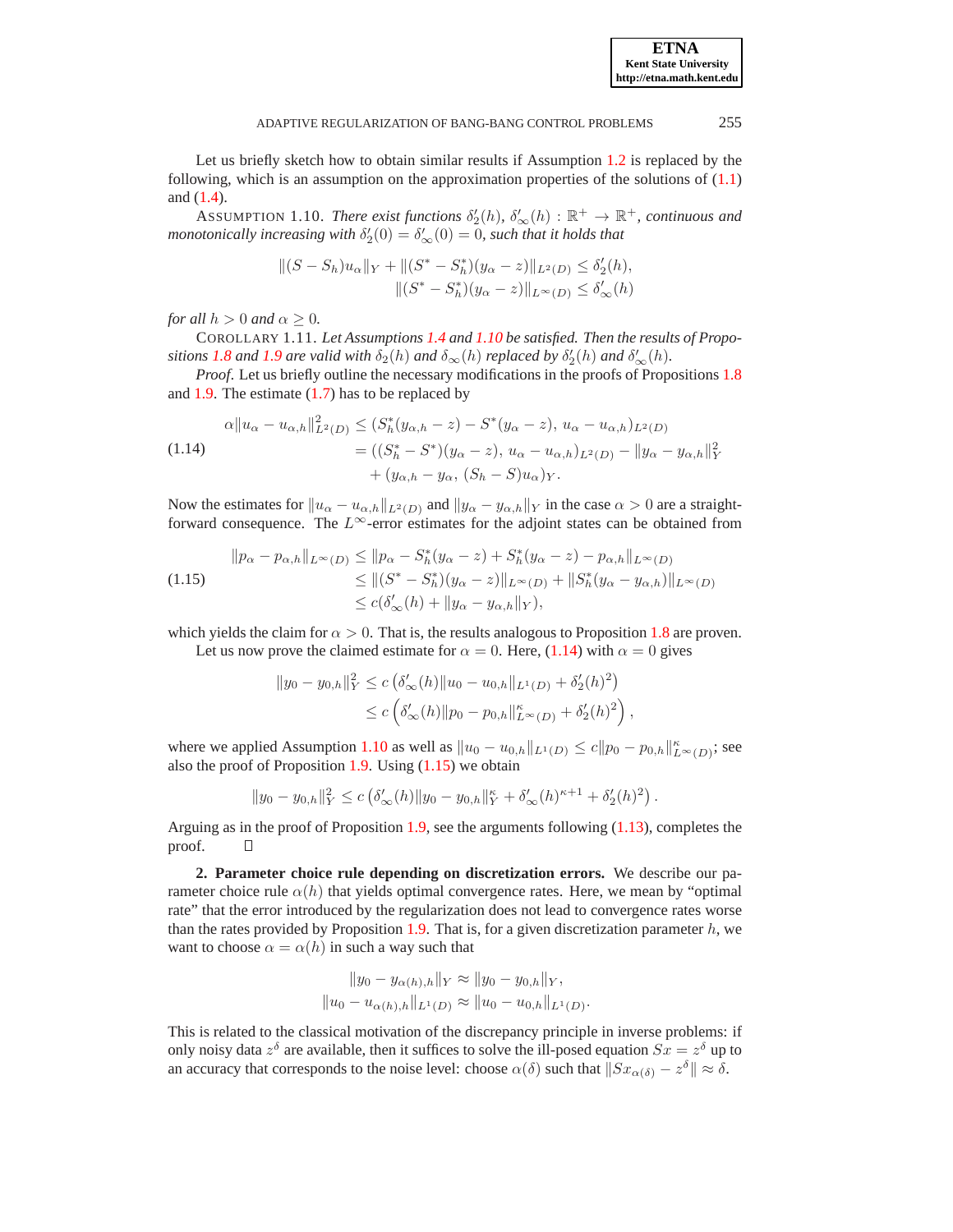Similar results about a discrepancy principle for inequality constrained problems can be found in [\[25\]](#page-18-1). However, these results are not applicable here as they deal with perturbations of the data,  $z^{\delta} \approx z$ , while the problem under consideration involves a perturbation of the operator  $S_h \approx S$ .

Another challenge when devising the parameter choice rule is the fact that the parameter  $\kappa$  is not known a priori. This means that also the optimal convergence rate in Proposition [1.9](#page-5-0) is unknown. Throughout this section, we assume that Assumptions [1.2](#page-2-1) and [1.4](#page-3-0) are satisfied. As we will show, the parameter choice rule will not rely on the actual value of  $\kappa$ .

Let us start with the observation that it is sufficient to choose  $\alpha(h)$  such that

(2.1) 
$$
||y_{0,h} - y_{\alpha(h),h}||_Y \approx ||y_0 - y_{0,h}||_Y, ||u_{0,h} - u_{\alpha(h),h}||_{L^1(D)} \approx ||u_0 - u_{0,h}||_{L^1(D)}.
$$

Here, the term  $||y_{0,h} - y_{\alpha(h),h}||_Y$  can be estimated numerically without knowing the solution  $(y_{0,h}, u_{0,h})$  of  $(1.6)$ .

<span id="page-7-2"></span>LEMMA 2.1. *Let*  $(u_{0,h}, y_{0,h}, p_{0,h})$  *and*  $(u_{\alpha,h}, y_{\alpha,h}, p_{\alpha,h})$  *be solutions of the discretized unregularized problem* [\(1.6\)](#page-4-1) *and regularized problem* [\(1.3\)](#page-0-2) *for some*  $\alpha > 0$ *, respectively. Then it holds that*

<span id="page-7-1"></span>
$$
||y_{0,h} - y_{\alpha,h}||_Y^2 \le (u_{\alpha,h} - u_{0,h}, p_{\alpha,h})_{L^2(D)} \le I_{\alpha,h}
$$

*with*  $I_{\alpha,h}$  *defined as* 

$$
I_{\alpha,h} := \int_{\{x:\,p_{\alpha,h}>0\}} (u_{\alpha,h}-u_a)p_{\alpha,h} \,d\mu + \int_{\{x:\,p_{\alpha,h}<0\}} (u_{\alpha,h}-u_b)p_{\alpha,h} \,d\mu.
$$

*Proof.* The necessary optimality conditions for  $(1.6)$  imply

$$
(p_{0,h} - p_{\alpha,h} + p_{\alpha,h}, u_{\alpha,h} - u_{0,h})_{L^2(D)} \ge 0.
$$

Since  $p_{0,h} - p_{\alpha,h} = S_h(y_{0,h} - y_{\alpha,h})$ , we obtain by transposition

$$
||y_{\alpha,h} - y_{0,h}||_Y^2 \le (u_{\alpha,h} - u_{0,h}, p_{\alpha,h})_{L^2(D)},
$$

which proves the first claim. Replacing  $u_{0,h}$  by the suitable control bounds, the upper bound involving  $I_{\alpha,h}$  is derived.  $\Box$ 

Let us remark that  $I_{\alpha,h}$  can be written as

<span id="page-7-0"></span>
$$
I_{\alpha,h} = (u_{\alpha,h}, p_{\alpha,h})_{L^2(D)} + \sup_{u \in U_{ad}} (u, -p_{\alpha,h})_{L^2(D)},
$$

where the second addend is the support functional of  $U_{ad}$  evaluated at  $-p_{\alpha,h}$ .

In order to guarantee [\(2.1\)](#page-7-1), we would like to choose  $\alpha$  such that the discrepancy measure  $I_{\alpha,h}$  is smaller than the optimal a priori rate given by Proposition [1.9.](#page-5-0) Since  $\kappa$  is not available, we will overestimate the convergence rate. Thus, we suggest to use

(2.2) 
$$
\alpha(h) := \sup \{ \alpha > 0 : I_{\alpha,h} \le \delta_2(h)^2 + \delta_\infty(h)^2 \}.
$$

In the case  $\kappa > 1$ , the convergence of  $||y_{0,h} - y_0||_Y$  is faster than  $\delta_2(h) + \delta_\infty(h)$ , which is exactly the convergence rate of  $||p_{0,h} - p_0||_{L^\infty(D)}$ . In this sense, [\(2.2\)](#page-7-0) is an overestimation of the convergence rate of  $||p_{0,h} - p_0||_{L^{\infty}(D)}$ .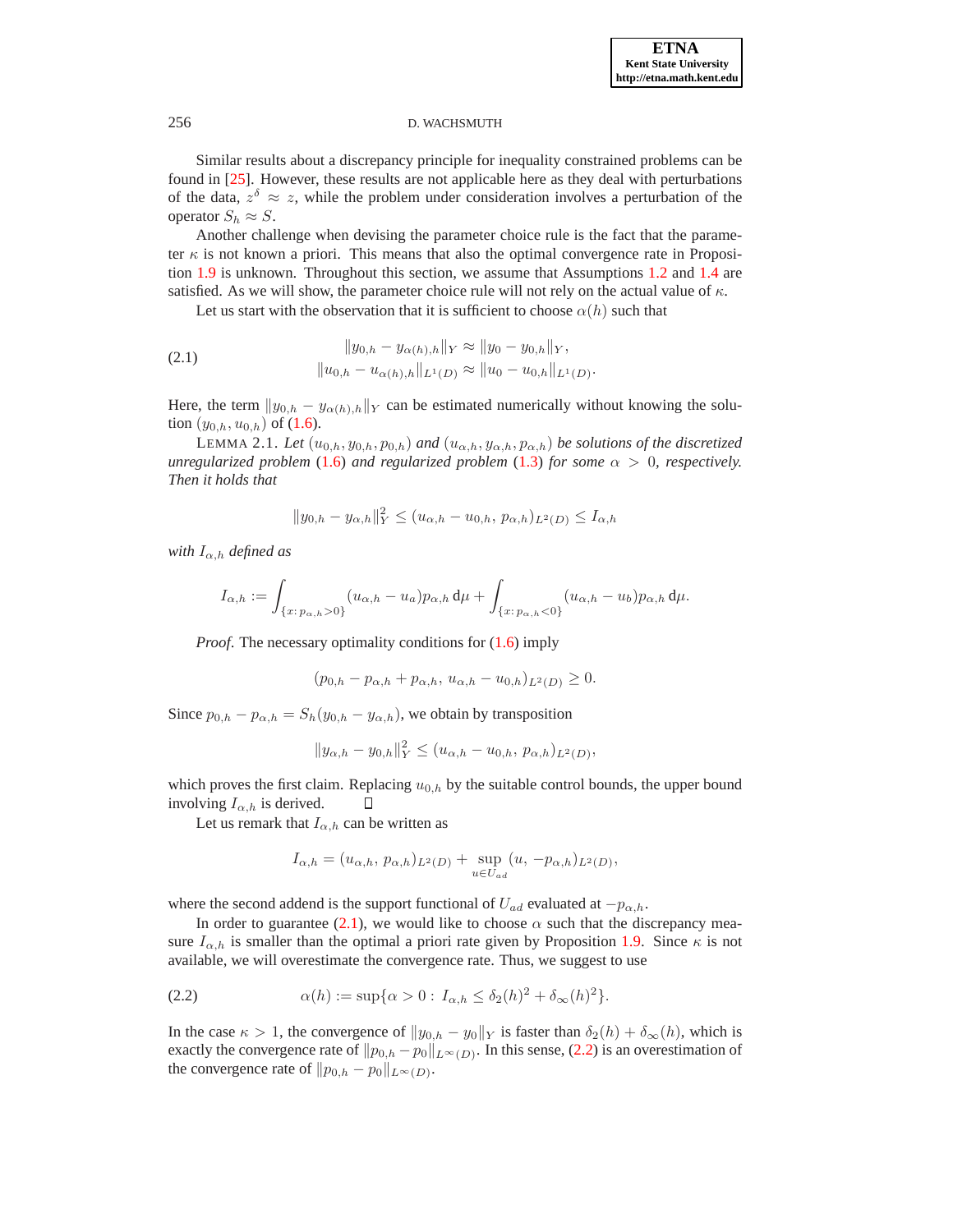As it will turn out, this overestimation will not affect the convergence rate. In particular,  $\alpha(h)$  will not be chosen too small. A lower bound of  $\alpha(h)$  is provided in Corollary [2.5.](#page-9-0) First, let us prove that under weak assumptions the supremum exists, i.e.,  $\alpha(h) < +\infty$ .

LEMMA 2.2. Let us assume that  $S^*z \neq 0$ . Moreover, we assume that

$$
||(S^* - S_h^*)z||_{L^2(D)} \le \delta_2(h).
$$

*Suppose furthermore that there is a number*  $\sigma > 0$  *such that*  $u_b(x) > \sigma$  *and*  $-\sigma > u_a(x)$  *a.e. on* D. Then for h sufficiently small, we have  $\alpha(h) < +\infty$ .

*Proof.* Since  $0 \in U_{ad}$ , we have for  $\alpha \to \infty$  that  $u_{\alpha,h} \to 0$  in  $L^2(D)$ . This implies  $p_{\alpha,h} \to -S_h^* z$  for  $\alpha \to \infty$ . Arguing as in the proof of [\[25,](#page-18-1) Lemma 4.2], we obtain

$$
\liminf_{\alpha \to \infty} I_{\alpha,h} \ge \sigma \|S_h^* z\|_{L^1(D)}.
$$

Using the assumption in the lemma in order to estimate  $\|(S^* - S^*_h)z\|_{L^2(D)}$ , we obtain

$$
||S_h^* z||_{L^1(D)} \ge c(||S^* z||_{L^1(D)} - \delta_2(h)).
$$

Consequently, there must be a  $h_0 > 0$  such that the set of all  $\alpha$  with  $I_{\alpha,h} \le \delta_y(h)^2 + \delta_p(h)^2$ is bounded for all  $h < h_0$ , which implies  $\alpha(h) < +\infty$  for  $h < h_0$ .

Let us show that the assumption  $S^*z \neq 0$  is not very restrictive. In fact, if this assumption is violated, then it follows that  $u \equiv 0$  is a solution of [\(1.4\)](#page-2-0) for all  $\alpha \ge 0$ .

COROLLARY 2.3. Let  $S^*z = 0$ . Then  $u_0 = 0$  is a solution of [\(1.4\)](#page-2-0) for all  $\alpha \ge 0$ .

*Proof.* If  $u = 0$ , then  $y := Su = 0$  holds as well. The hypothesis  $S^*z = 0$  then implies that  $p := S^*(y - z) = 0$ , which proves that  $u = 0$  fulfills the necessary optimality condition of  $(1.4)$ ; cf. Proposition [1.3.](#page-2-2) Л

In the next step, we will prove that  $\alpha(h) > 0$  holds. That is, we prove that the discrepancy principle [\(2.2\)](#page-7-0) yields a regularization of the discrete problem. To this end, let us first derive an upper bound on  $I_{\alpha,h}$ .

<span id="page-8-1"></span>LEMMA 2.4. *Suppose that the operator*  $S_h^*$  *is uniformly bounded, i.e.,* 

<span id="page-8-0"></span>
$$
||S_h^*||_{\mathcal{L}(Y,L^\infty(D))} \leq M
$$

*with a constant*  $M > 0$  *independent of h. Then there exists a constant c independent of*  $\alpha$ *and* h *such that*

$$
I_{\alpha,h} \le c \left( \alpha \left( \delta_2(h)^\kappa + \delta_\infty(h)^\kappa \min(d,1) \right) + \alpha^{\frac{2}{2-\kappa}} + \alpha^{\kappa+1} \right)
$$

*is satisfied for all*  $h > 0$ ,  $\alpha > 0$  *provided that*  $\kappa < 1$ *. In the case*  $\kappa \geq 1$ *, the estimate is valid except that the term*  $\alpha^{\frac{2}{2-\kappa}}$  *has to be omitted.* 

*Proof.* Analogous to [\[25,](#page-18-1) Lemma 4.3] we obtain

$$
(2.3) \t I_{\alpha,h} \leq c \alpha (\|p_0 - p_{\alpha,h}\|_{L^{\infty}(D)}^{\kappa} + \alpha^{\kappa}).
$$

We estimate  $||p_0 - p_{\alpha,h}||_{L^\infty(D)}$  using Proposition [1.9,](#page-5-0) the uniform boundedness of  $S_h^*$ , and Lemma [2.1](#page-7-2)

$$
||p_0 - p_{\alpha,h}||_{L^{\infty}(D)} \le ||p_0 - p_{0,h}||_{L^{\infty}(D)} + ||p_{0,h} - p_{\alpha,h}||_{L^{\infty}(D)}
$$
  
\n
$$
\le c \left( \delta_2(h) + \delta_{\infty}(h)^{\min(d,1)} + ||y_{0,h} - y_{\alpha,h}||_Y \right)
$$
  
\n
$$
\le c \left( \delta_2(h) + \delta_{\infty}(h)^{\min(d,1)} + I_{\alpha,h}^{1/2} \right).
$$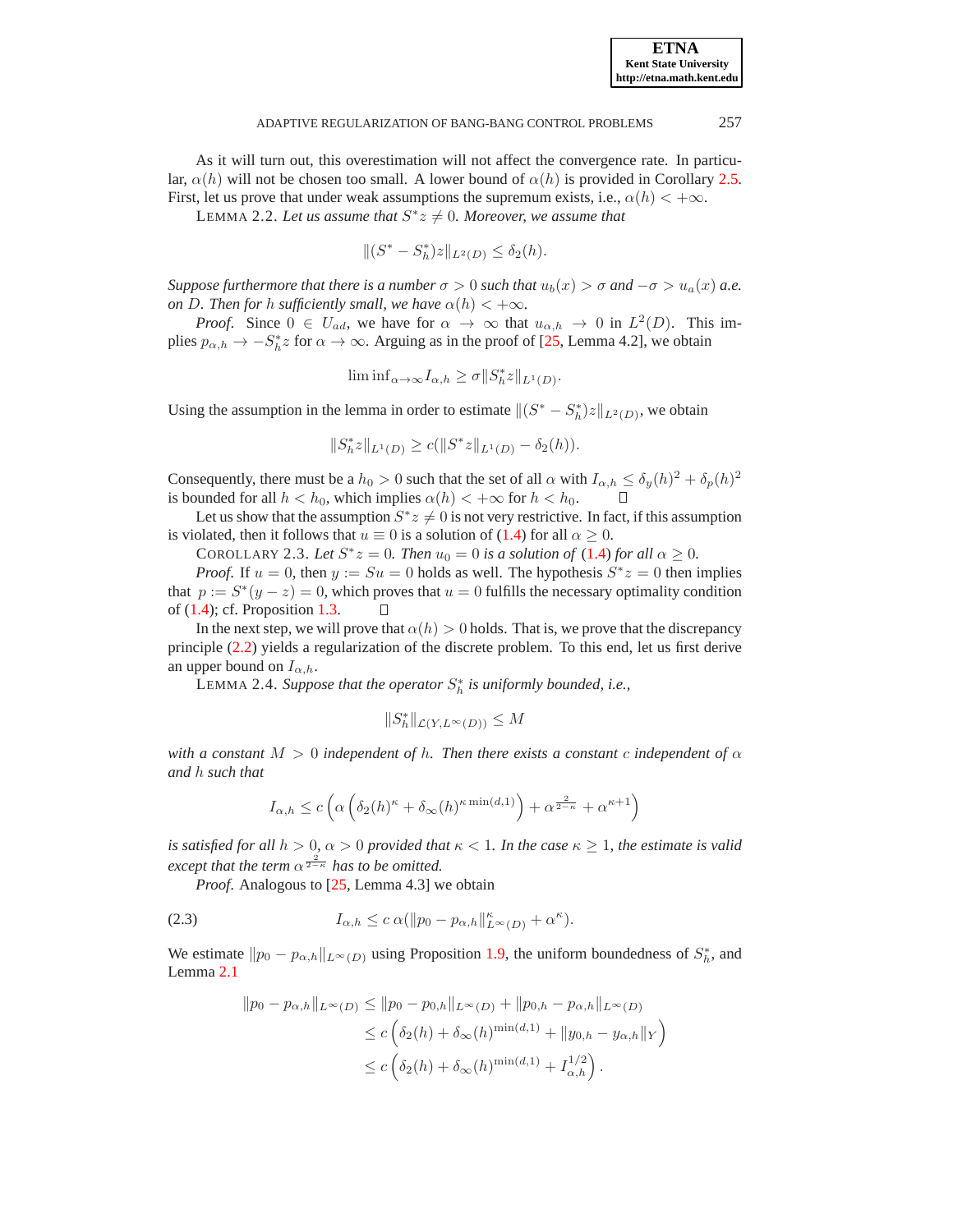In the case  $\kappa < 1$ , we obtain using Young's inequality

$$
I_{\alpha,h} \leq c \alpha \left( \delta_2(h)^{\kappa} + \delta_\infty(h)^{\kappa \min(d,1)} + I_{\alpha,h}^{\kappa/2} + \alpha^{\kappa} \right)
$$
  

$$
\leq c \left( \alpha(\delta_2(h)^{\kappa} + \delta_\infty(h)^{\kappa \min(d,1)}) + \alpha^{\frac{2}{2-\kappa}} + \alpha^{\kappa+1} \right).
$$

Now let  $\kappa > 1$ . By Young's inequality we can estimate

$$
c \alpha I_{\alpha,h}^{\kappa/2} = c \alpha I_{\alpha,h}^{\frac{\kappa-1}{2}} I_{\alpha,h}^{1/2} \le c \alpha^2 I_{\alpha,h}^{\kappa-1} + \frac{1}{2} I_{\alpha,h} \le c \alpha^{\kappa+1} + \frac{1}{2} I_{\alpha,h},
$$

where in the last step we used that [\(2.3\)](#page-8-0) implies  $I_{\alpha,h} \leq c \alpha$ . Summarizing, we obtain the following inequality

$$
I_{\alpha,h} \le c \left( \alpha (\delta_2(h)^{\kappa} + \delta_{\infty}(h)^{\kappa \min(d,1)}) + \alpha^{\kappa+1} \right),
$$

which proves the claim.

The upper bound of  $I_{\alpha,h}$  provided by the previous lemma yields  $\lim_{\alpha\to 0} I_{\alpha,h} = 0$  for fixed  $h > 0$ . Hence it is clear that the supremum in the parameter choice rule [\(2.2\)](#page-7-0) is attained at a positive value of  $\alpha(h)$ . Moreover, with the help of this estimate we can prove lower bounds for  $\alpha(h)$ .

<span id="page-9-0"></span>COROLLARY 2.5. Let the assumptions of Lemma [2.4](#page-8-1) be satisfied. Let  $\alpha(h)$  be given *by* [\(2.2\)](#page-7-0)*. Then it holds that*  $\alpha(h) > 0$ *.* 

*In the case*  $\kappa \leq 1$ *, we have the following lower bound* 

 $\Box$ 

$$
\alpha(h) \ge \min\left(D^{\frac{4-3\kappa}{4-2\kappa}},\ D^{\frac{1}{\kappa+1}}\right)
$$

 $\omega$ *with*  $D = c(\delta_2(h)^2 + \delta_\infty(h)^2)$ ,  $c > 0$ . If h is small enough, then

$$
\alpha(h) \ge c \left(\delta_2(h)^2 + \delta_\infty(h)^2\right)^{\frac{4-3\kappa}{4-2\kappa}}.
$$

*If*  $\kappa > 1$ *, then it holds that* 

$$
\alpha(h) \ge \min\left(D^{\frac{2-\kappa}{2}}, D^{\frac{1}{\kappa+1}}\right),
$$

*hence if* h *is small enough, then*

$$
\alpha(h) \ge c \left(\delta_2(h)^2 + \delta_\infty(h)^2\right)^{\frac{1}{\kappa+1}}.
$$

*Proof.* First, let us prove the explicit lower bound if  $\kappa \leq 1$ . Since  $\kappa \leq 1$ , the result of Proposition [1.3](#page-2-2) implies  $d = \frac{1}{2-\kappa} \leq 1$ . Let us fix  $\alpha := 2\alpha(h) > 0$ . Then the discrepancy principle [\(2.2\)](#page-7-0) implies

$$
\delta_2(h)^2 + \delta_\infty(h)^2 < I_{\alpha,h}.
$$

Applying Young's inequality to the estimate of Lemma [2.4](#page-8-1) gives

$$
\delta_2(h)^2 + \delta_\infty(h)^2 \le c \left( \alpha \left( \delta_2(h)^{\kappa} + \delta_\infty(h)^{\frac{\kappa}{2-\kappa}} \right) + \alpha^{\frac{2}{2-\kappa}} + \alpha^{\kappa+1} \right)
$$
  

$$
\le c \left( \alpha^{\frac{2}{2-\kappa}} + \alpha^{\frac{4-2\kappa}{4-3\kappa}} + \alpha^{\frac{2}{2-\kappa}} + \alpha^{\kappa+1} \right)
$$
  

$$
\le c \alpha \left( \alpha^{\frac{\kappa}{4-3\kappa}} + \alpha^{\frac{\kappa}{2-\kappa}} + \alpha^{\kappa} \right)
$$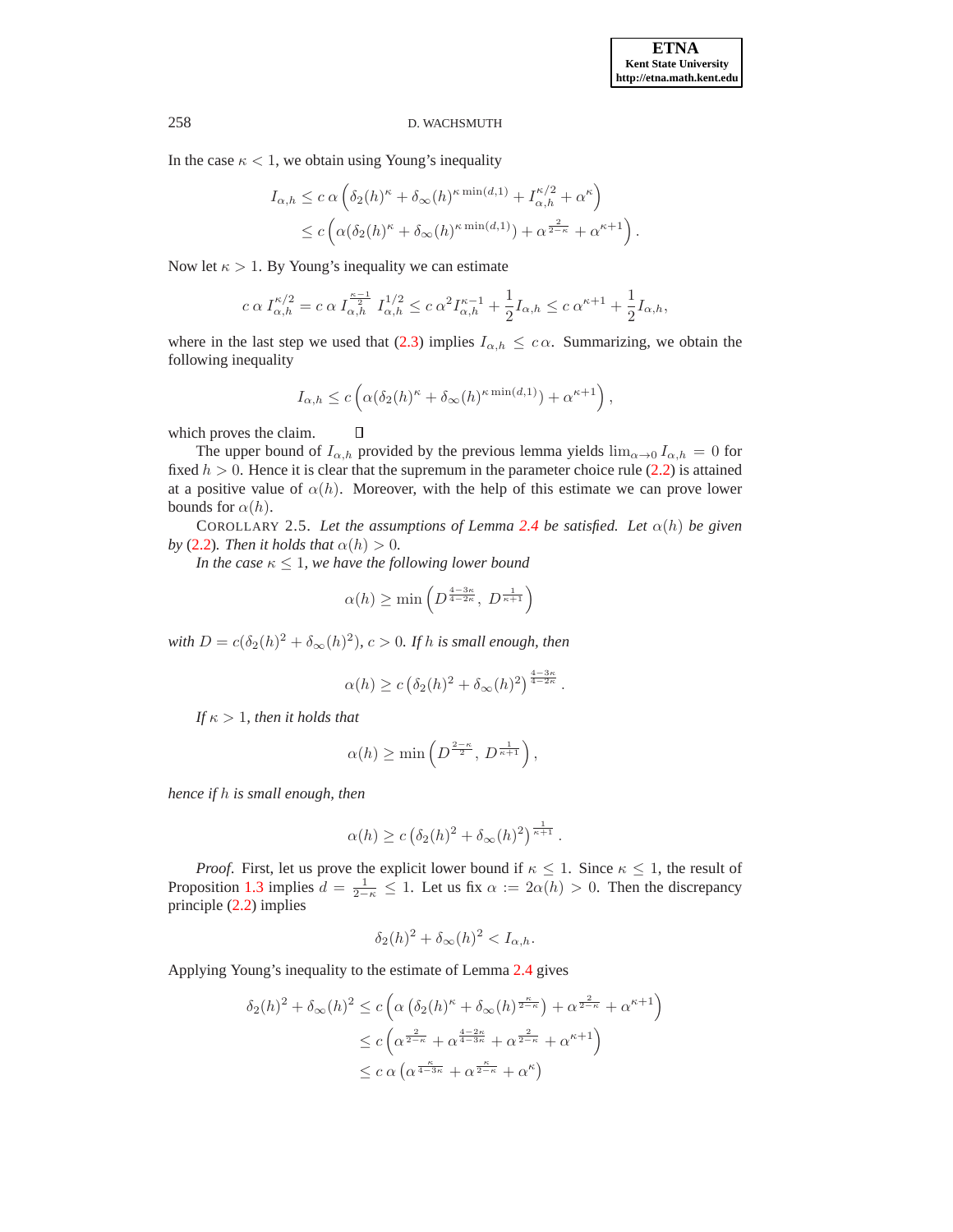with some constant  $c > 0$  independent of  $\alpha$ , h. As it can be seen, the smallest and largest exponent of  $\alpha$  in the above estimate is  $\frac{4-2\kappa}{4-3\kappa}$  and  $\kappa + 1$ , respectively. Using the convexity of  $t \mapsto \alpha^t$ , we can estimate

$$
\delta_2(h)^2 + \delta_\infty(h)^2 \le c \left( \alpha^{\frac{4-2\kappa}{4-3\kappa}} + \alpha^{\kappa+1} \right),
$$

which proves the claim.

Second, in the case  $\kappa > 1$  we have  $d = \frac{\kappa + 1}{2} > 1$ . Then the estimate of Lemma [2.4](#page-8-1) reads

$$
I_{\alpha,h} \le c \left( \alpha \left( \delta_2(h)^\kappa + \delta_\infty(h)^\kappa \right) + \alpha^{\kappa+1} \right).
$$

Using  $\delta_2(h)^2 + \delta_\infty(h)^2 < I_{\alpha,h}$ , we conclude that either  $\alpha \geq c \left( \delta_2(h)^2 + \delta_\infty(h)^2 \right)^{\frac{2-\kappa}{2}}$ or  $\alpha \geq c \left( \delta_2(h)^2 + \delta_\infty(h)^2 \right)^{\frac{1}{\kappa+1}}$  holds true.  $\Box$ 

<span id="page-10-1"></span>So far, we proved that  $\alpha(h)$  is non-trivial (i.e., non-zero and finite). This enables us to prove optimal convergence rates for the errors in the states  $y$  and adjoint states  $p$ .

LEMMA 2.6. Let  $\alpha(h)$  be given by [\(2.2\)](#page-7-0). Then for all  $h_{max} > 0$ , there is a constant  $c > 0$ *independent of* h *such that*

$$
||y_0 - y_{\alpha(h),h}||_Y + ||p_0 - p_{\alpha(h),h}||_{L^{\infty}(D)} \le c \left(\delta_2(h) + \delta_{\infty}(h)^{\min(d,1)}\right)
$$

*holds for all*  $h < h_{max}$ .

*Proof.* Combining the result of Lemma [2.1](#page-7-2) with the discrepancy principle [\(2.2\)](#page-7-0) gives

$$
||y_{0,h} - y_{\alpha(h),h}||_Y \le I_{\alpha(h),h}^{1/2} \le \delta_2(h) + \delta_{\infty}(h).
$$

Using the a priori error estimate of Proposition [1.9](#page-5-0) gives

$$
||y_0 - y_{0,h}||_Y \le c \left(\delta_2(h) + \delta_\infty(h)^d\right),
$$

and the claimed estimate for  $||y_0 - y_{\alpha(h),h}||_Y$  follows. It remains to derive an upper bound for  $||p_0 - p_{\alpha(h),h}||_{L^{\infty}(D)}$ . Here, we estimate

$$
||p_0 - p_{\alpha(h),h}||_{L^{\infty}(D)} \le ||S^*(y_0 - y_{\alpha(h),h})||_{L^{\infty}(D)} + ||(S^* - S^*_h)(y_{\alpha(h),h} - z)||_{L^{\infty}(D)}
$$
  

$$
\le c \left( \delta_2(h) + \delta_{\infty}(h)^{\min(d,1)} + \delta_{\infty}(h) \right),
$$

which completes the proof.

This result proves that the parameter choice rule [\(2.2\)](#page-7-0) maintains the optimal convergence rates in the sense that  $||p_0 - p_{\alpha(h),h}||_{L^{\infty}(D)} \sim ||p_0 - p_{0,h}||_{L^{\infty}(D)}$ . In the case  $\kappa \leq 1$ , we moreover have that  $||y_0 - y_{\alpha(h),h}||_Y \sim ||y_0 - y_{0,h}||_Y$ .

Now, let us prove the main result of this section, which states that the parameter choice rule [\(2.2\)](#page-7-0) also leads to optimal convergence rates for  $||u_0 - u_{\alpha(h),h}||_{L^1(D)}$  in the case  $\kappa \leq 1$ .

<span id="page-10-0"></span>THEOREM 2.7. Let  $\alpha(h)$  be given by [\(2.2\)](#page-7-0). If  $\kappa \leq 1$ , then for all  $h_{max} > 0$  there is a *constant* c > 0 *independent of* h *such that*

$$
||u_0 - u_{\alpha(h),h}||_{L^1(D)} \le c \left(\delta_2(h)^\kappa + \delta_\infty(h)^{\frac{\kappa}{2-\kappa}}\right)
$$

*holds for all*  $h < h_{max}$ *. In the case*  $\kappa > 1$ *, we have the estimate* 

 $\Box$ 

$$
||u_0 - u_{\alpha(h),h}||_{L^1(D)} \leq c \left( \delta_2(h)^{\frac{2\kappa}{\kappa+1}} + \delta_\infty(h)^{\frac{2\kappa}{\kappa+1}} \right).
$$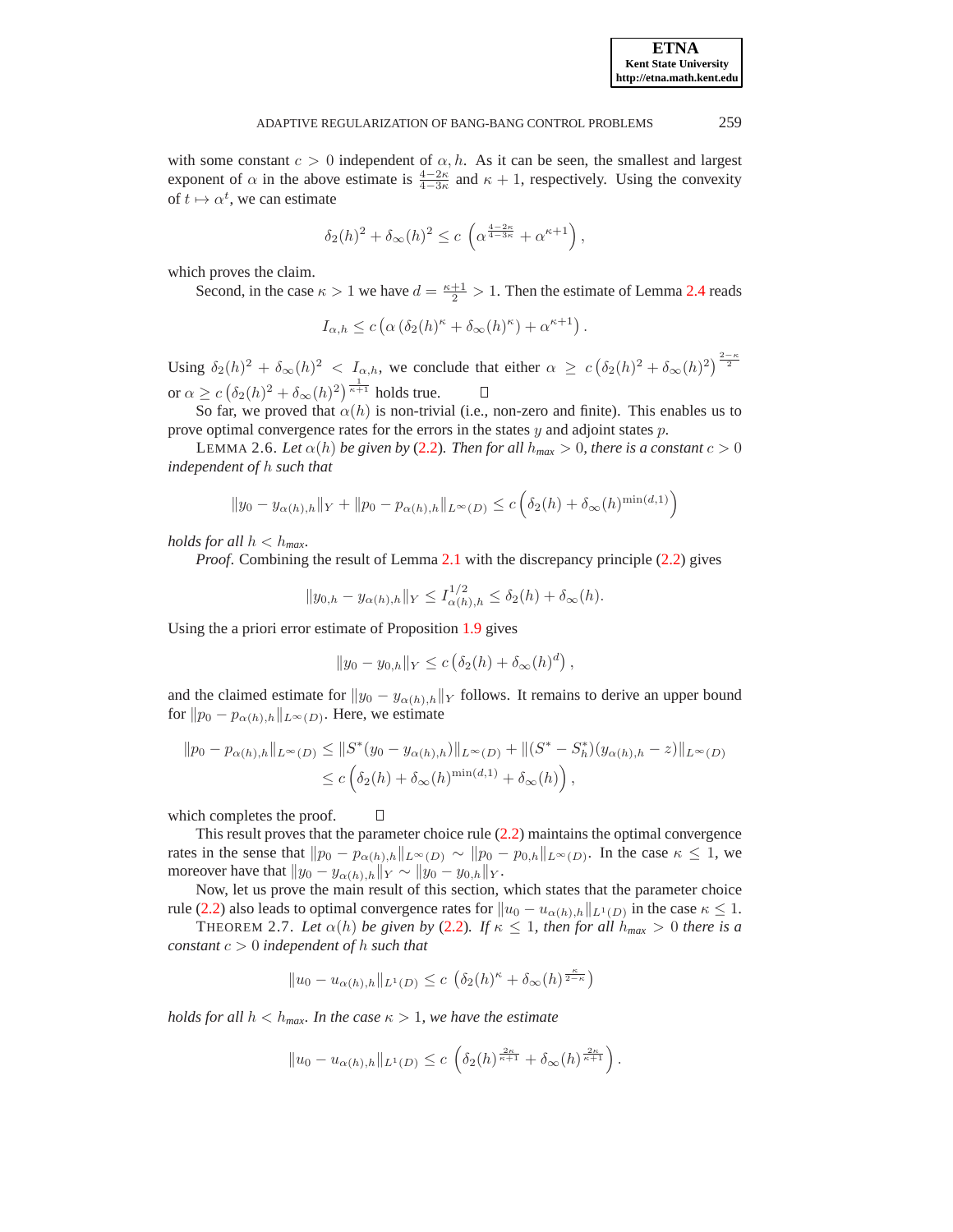**ETNA Kent State University http://etna.math.kent.edu**

*Proof.* Let us write for short  $\alpha := \alpha(h)$  throughout the proof. Let us define the following subset of D

$$
B := \{ x \in D : p_{\alpha,h}(x) \neq 0, \, \text{sign}(p_0(x)) = \text{sign}(p_{\alpha,h}(x)) \}.
$$

The measure of its complement can be bounded using Assumption [1.4.](#page-3-0) Indeed, on  $D \setminus B$  the signs of  $p_0$  and  $p_{\alpha,h}$  are different, which gives  $|p_0| \leq |p_0 - p_{\alpha,h}|$  a.e. on  $D \setminus B$ . Hence using Assumption [1.4](#page-3-0) and Lemma [2.6,](#page-10-1) we obtain

(2.4) meas $(D \setminus B) \le c \|p_0 - p_{\alpha,h}\|_{L^{\infty}(D)}^{\kappa} \le c \left( \delta_2(h)^{\kappa} + \delta_{\infty}(h)^{\kappa \min(d,1)} \right).$ 

Let us now investigate the  $L^1$ -norm of  $u_0 - u_{\alpha,h}$  on B. For  $\epsilon > 0$  we define the set

<span id="page-11-1"></span><span id="page-11-0"></span>
$$
B_{\epsilon} := B \cap \{x \in D : |p_{\alpha,h}(x)| > \epsilon\}.
$$

Since  $|p_0| \le |p_{\alpha,h}| + |p_0 - p_{\alpha,h}| \le \epsilon + |p_0 - p_{\alpha,h}|$  a.e. on  $B \setminus B_{\epsilon}$ , we have by Assumption [1.4](#page-3-0) and Lemma [2.6](#page-10-1)

$$
(2.5) \quad \text{meas}(B \setminus B_{\epsilon}) \le c(||p_0 - p_{\alpha,h}||_{L^{\infty}(D)}^{\kappa} + \epsilon^{\kappa}) \le c(\delta_2(h)^{\kappa} + \delta_{\infty}(h)^{\kappa \min(d,1)} + \epsilon^{\kappa}).
$$

We recall that  $\alpha$  satisfies the discrepancy estimate, cf. [\(2.2\)](#page-7-0),

$$
\int_{\{x:\,p_{\alpha,h}>0\}}(u_{\alpha,h}-u_a)p_{\alpha,h}\,\mathrm{d}\mu+\int_{\{x:\,p_{\alpha,h}<0\}}(u_{\alpha,h}-u_b)p_{\alpha,h}\,\mathrm{d}\mu\leq\delta_2(h)^2+\delta_\infty(h)^2.
$$

Here, the integrands in both integrals are positive functions, which allows us to restrict the integration regions

$$
\int_{\{x:\,p_{\alpha,h}>0\}\cap B_{\epsilon}}(u_{\alpha,h}-u_a)p_{\alpha,h}\,\mathrm{d}\mu+\int_{\{x:\,p_{\alpha,h}<0\}\cap B_{\epsilon}}(u_{\alpha,h}-u_b)p_{\alpha,h}\,\mathrm{d}\mu
$$
\n
$$
\leq \delta_2(h)^2+\delta_{\infty}(h)^2.
$$

Since  $|p_{\alpha,h}| \geq \epsilon$  on  $B_{\epsilon}$ , it holds that

$$
\int_{\{x:\,p_{\alpha,h}>0\}\cap B_{\epsilon}}\epsilon|u_{\alpha,h}-u_a|\,\mathrm{d}\mu+\int_{\{x:\,p_{\alpha,h}<0\}\cap B_{\epsilon}}\epsilon|u_b-u_{\alpha,h}|\,\mathrm{d}\mu
$$
\n
$$
\leq \delta_2(h)^2+\delta_{\infty}(h)^2.
$$

Since  $p_0$  and  $p_{\alpha,h}$  have equal signs on  $B_{\epsilon}$  and  $\{p_{\alpha,h} \neq 0\} \supset B_{\epsilon}$ , we have

$$
\epsilon \int_{B_{\epsilon}} |u_0 - u_{\alpha,h}| \leq \delta_2(h)^2 + \delta_{\infty}(h)^2
$$

,

which implies

$$
||u_0 - u_{\alpha,h}||_{L^1(B_\epsilon)} \le \epsilon^{-1} (\delta_2(h))^2 + \delta_\infty(h)^2).
$$

This together with  $(2.4)$ ,  $(2.5)$  gives the estimate

$$
||u_0 - u_{\alpha,h}||_{L^1(D)} \leq c(\delta_2(h)^{\kappa} + \delta_{\infty}(h)^{\kappa \min(d,1)} + \epsilon^{\kappa} + \epsilon^{-1}(\delta_2(h)^2 + \delta_{\infty}(h)^2)).
$$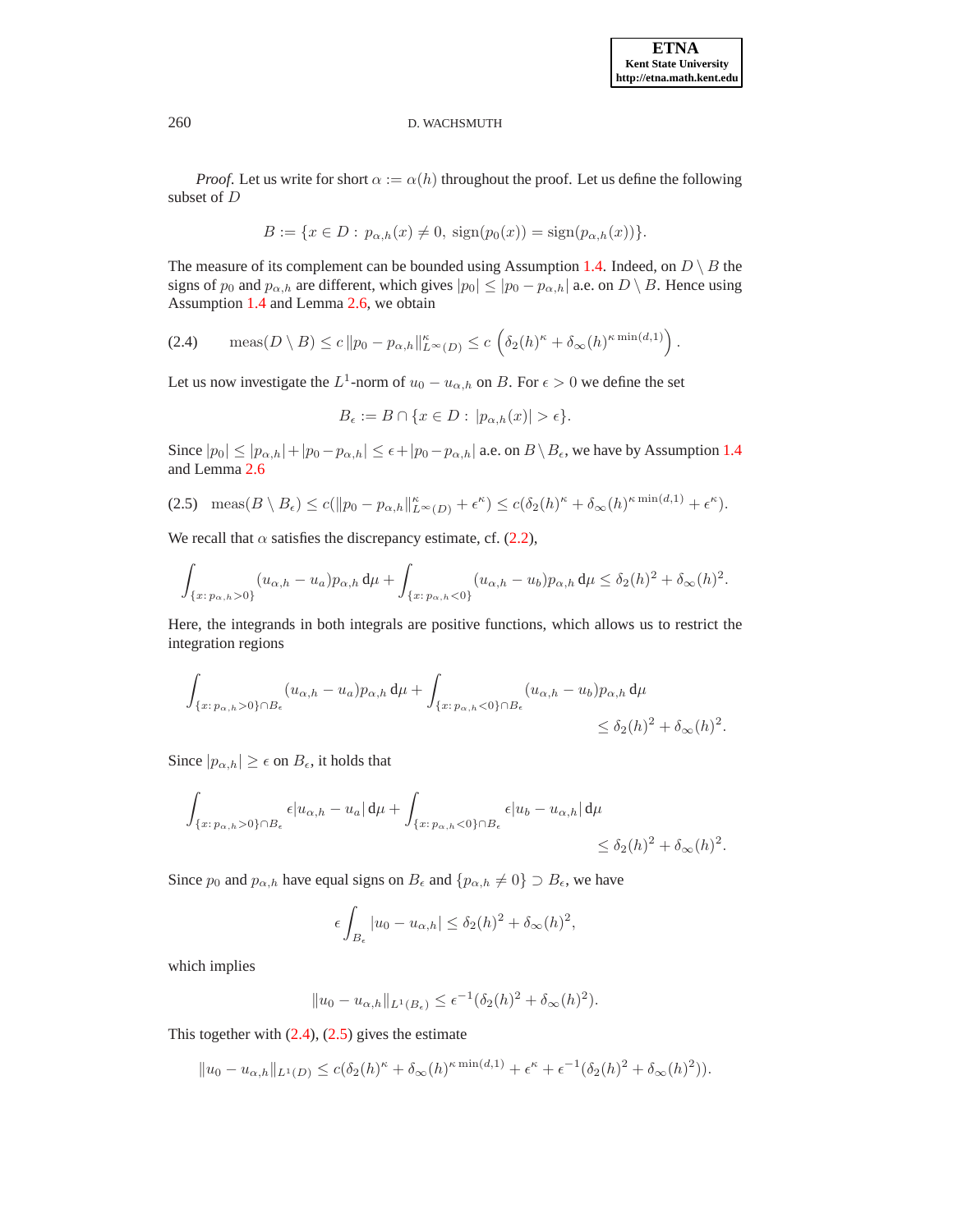With  $\epsilon := (\delta_2(h)^2 + \delta_\infty(h)^2)^{\frac{1}{\kappa+1}}$  we obtain

$$
||u_0 - u_{\alpha,h}||_{L^1(D)} \leq c(\delta_2(h)^{\kappa} + \delta_{\infty}(h)^{\kappa \min(d,1)} + \delta_2(h)^{\frac{2\kappa}{\kappa+1}} + \delta_{\infty}(h)^{\frac{2\kappa}{\kappa+1}}).
$$

For  $\kappa \leq 1$  we have  $d = \frac{1}{2-\kappa} \leq 1$ , hence it holds that

$$
||u_0 - u_{\alpha,h}||_{L^1(D)} \le c\left(\left(1 + \delta_2(h)^{\frac{\kappa(1-\kappa)}{1+\kappa}}\right)\delta_2(h)^\kappa + \left(1 + \delta_\infty(h)^{\frac{3\kappa(1-\kappa)}{(2-\kappa)(1+\kappa)}}\right)\delta_\infty(h)^{\frac{\kappa}{2-\kappa}}\right)
$$

For  $\kappa > 1$ , we have  $d = \frac{\kappa + 1}{2} > 1$ , hence we obtain in this case

$$
||u_0 - u_{\alpha,h}||_{L^1(D)} \le c \left( \left( 1 + \delta_2(h)^{\frac{\kappa(\kappa-1)}{1+\kappa}} \right) \delta_2(h)^{\frac{2\kappa}{\kappa+1}} + \left( 1 + \delta_\infty(h)^{\frac{\kappa(\kappa-1)}{1+\kappa}} \right) \delta_\infty(h)^{\frac{2\kappa}{\kappa+1}} \right),
$$
  
which completes the proof.  $\square$ 

<span id="page-12-2"></span>which completes the proof.

REMARK 2.8. Analogous results can be obtained when using the modified Assump-tion [1.10](#page-6-0) instead of Assumption [1.2,](#page-2-1) except that  $\delta_2(h)$  and  $\delta_\infty(h)$  have to be replaced by  $\delta_2'(h)$ and  $\delta'_{\infty}(h)$  in the above estimates.

**3. Application to the optimal control of an elliptic equation.** Let us report on the application of the adaptive parameter choice rule to an optimal control problem subject to an elliptic equation. The optimal control problem is stated as follows: minimize  $J(y, u)$ , which is given by

<span id="page-12-1"></span>(3.1) 
$$
J(y, u) = \frac{1}{2} ||y - z||_{L^2(\Omega)}^2
$$

subject to the elliptic equation

$$
-\Delta y = u + f,
$$
  
(3.2) 
$$
y|_{\Gamma} = 0
$$

and to the control constraints

<span id="page-12-0"></span>
$$
u_a(x) \le u(x) \le u_b(x) \quad \text{a.e. on } \Omega.
$$

Here,  $\Omega \subset \mathbb{R}^n$ ,  $n = 2, 3$ , is a bounded domain with a polygonal boundary Γ. Moreover, we set  $D = \Omega$  endowed with the Lebesgue measure. In addition,  $z, f \in L^2(\Omega)$ ,  $u_a, u_b \in L^{\infty}(\Omega)$ are given.

Let us show that this problem fits into the framework developed in the above sections. Clearly, the partial differential equation [\(3.2\)](#page-12-0) admits for each  $u \in L^2(\Omega)$  a unique solution  $Su := y \in H_0^1(\Omega)$ . With the choice  $Y = L^2(\Omega)$ , we have  $S = S^*$ . Due to Stampac-chia's classical result [\[21\]](#page-17-19), the operator  $S^*$  is continuous from  $L^2(\Omega)$  to  $L^{\infty}(\Omega)$ . Then the problem [\(3.1\)](#page-12-1) is equivalent to the minimization of  $\frac{1}{2}||S(u+f) - z||^2_{L^2(\Omega)}$ , and the theory of the previous sections applies if one sets  $z := z - Sf$ .

Let us fix the assumptions on the discretization of [\(3.2\)](#page-12-0) by finite elements. We will work with a family of regular meshes  $\mathcal{F} = {\mathcal{T}_h}_{h>0}$ , where  $\mathcal T$  is a regular mesh consisting of closed cells T. These meshes are indexed by their mesh sizes, i.e.,  $h(\mathcal{T}_h) = h$  with the setting  $h(\mathcal{T}) := \max_{T \in \mathcal{T}} h_T$ ,  $h_T := \text{diam } T$ . We assume in addition that there exists a positive constant R such that  $\frac{h_T}{R_T} \le R$  hold for all cells  $T \in \mathcal{T}_h$  and all  $h > 0$ , where  $R_T$  is the diameter of the largest ball contained in T.

With each mesh  $\mathcal{T}_h$ , we associate a finite-dimensional subspace  $V_h \subset H_0^1(\Omega)$  consisting of functions whose restriction to a cell  $T \in \mathcal{T}_h$  is a linear polynomial. The operator  $S_h$  is then defined by the notion of weak solutions: we set  $S_h u := y_h$ , where  $y_h \in V_h$  solves

$$
\int_{\Omega} \nabla y_h \cdot \nabla v_h \, \mathrm{d}\mu = \int_{\Omega} (u+f) \cdot v_h \, \mathrm{d}\mu \qquad \forall v_h \in V_h.
$$

Please note, that also in the discrete case we have  $S_h = S_h^*$ .

.

**ETNA Kent State University http://etna.math.kent.edu**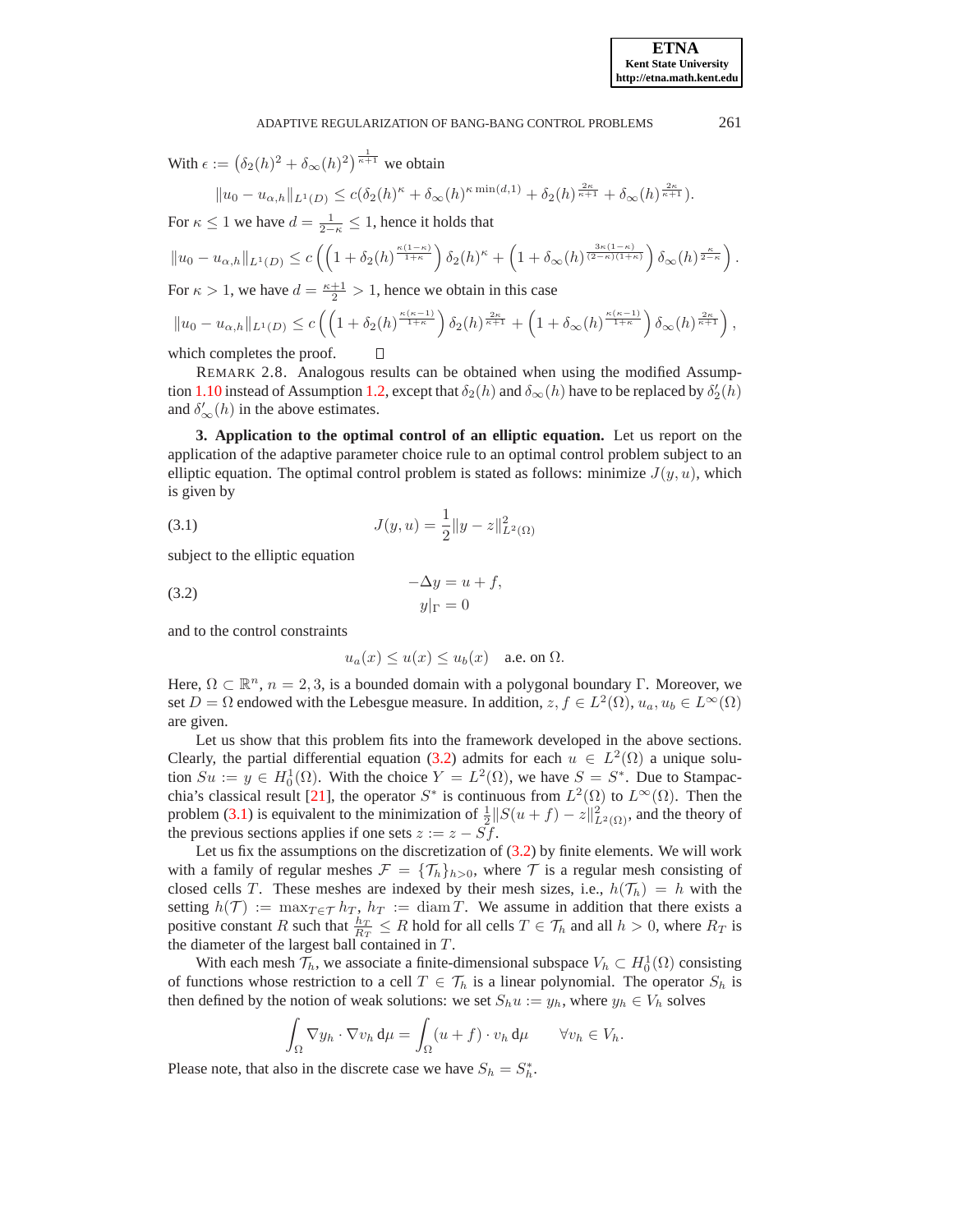**3.1. A priori error estimates.** Let us first discuss the a priori error estimates. In addition, we assume now that  $\Omega$  is convex and that  $\max_{T \in \mathcal{T}_h} h_T \leq C_M \min_{T \in \mathcal{T}_h} h_T$  is satisfied for all  $h > 0$  with a given constant  $C_M > 1$ . Then we have the following classical estimates; see [\[5,](#page-17-20) Theorem 5.7.6], [\[4,](#page-17-21) p. 87]: there is an  $h_0 > 0$  such that

$$
||(S - S_h)f||_{L^2(\Omega)} \le ch^2 ||f||_{L^2(\Omega)},
$$
  

$$
||(S^* - S_h^*)f||_{L^{\infty}(\Omega)} \le ch^{2-n/2} ||f||_{L^2(\Omega)},
$$

holds for all  $h \in (0, h_0)$  and  $f \in L^2(\Omega)$  with a constant  $c > 0$  independent of h and f. Hence, Assumption [1.2](#page-2-1) is fulfilled with  $\delta_2(h) = c h^2$ ,  $\delta_{\infty}(h) = c h^{2-n/2}$ . Of course, these rates will not lead to optimal discretization error estimates since they are limited by the regularity of the finite element solutions, where in general  $y_h \notin H^2(\Omega)$ . In order to obtain optimal a priori rates, we will have to resort to the modified Assumption [1.10.](#page-6-0) Here it turns out that under additional regularity assumptions, see [\[6\]](#page-17-3), we get  $\delta_{\infty}(h)' = h^2 |\log h|^{r(n)}$ , with  $r(2) = 2$ and  $r(3) = 11/4$ .

<span id="page-13-0"></span>**3.2. A posteriori error estimates.** In addition to relying on a priori rates, we apply the following reliable and efficient error estimator from [\[20\]](#page-17-22). For simplicity, we use  $L^{\infty}$ -error estimators for both the state and the adjoint equation. Define  $\eta_{y_{\alpha,h},\infty} := \max_{T \in \mathcal{T}_h} \eta_{T,y_{\alpha,h},\infty}$ and

$$
\eta_{T,y_{\alpha,h},\infty} := |\log h_{\min}|^2 \left( h_T^2 \|\Delta y_{\alpha,h} + u_{\alpha,h} + f\|_{L^\infty(T)} + h_T \left\| \left[ \frac{\partial y_{\alpha,h}}{\partial n} \right] \right\|_{L^\infty(\partial T \setminus \Gamma)} \right),
$$

where  $h_{\min} := \min_{T \in \mathcal{T}_h} h_T$  and  $[v]_E$  denotes the jump of the quantity v across an edge E. Then it holds that, cf. [\[20\]](#page-17-22),

$$
c_0 \|(S - S_h)u_{\alpha,h}\|_{L^{\infty}(\Omega)} \le \eta_{y_{\alpha,h},\infty} \le c_1 \|(S - S_h)u_{\alpha,h}\|_{L^{\infty}(\Omega)}
$$

with constants  $c_0, c_1 > 0$  depending on  $\Omega$ , the polynomial degree l, and the shape regularity of the triangulation. Note that convexity of  $\Omega$  is not required. Analogously, we define  $\eta_{p_{\alpha,h},\infty} := \max_{T \in \mathcal{T}_h} \eta_{T,p_{\alpha,h},\infty}$  and

$$
\eta_{T,p_{\alpha,h},\infty} := |\log h_{\min}|^2 \left( h_T^2 \|\Delta p_{\alpha,h} - y_{\alpha,h} + z\|_{L^\infty(T)} + h_T \left\| \left[ \frac{\partial p_{\alpha,h}}{\partial n} \right] \right\|_{L^\infty(\partial T \setminus \Gamma)} \right),
$$

with the error bound

$$
c_0\|(S^*-S^*_h)(y_{\alpha,h}-z)\|_{L^{\infty}(\Omega)} \leq \eta_{p_{\alpha,h},\infty} \leq c_1\|(S^*-S^*_h)(y_{\alpha,h}-z)\|_{L^{\infty}(\Omega)}.
$$

With the help of these error estimators, we used the following parameter choice rule:

$$
(3.3) \qquad \alpha(h) := \sup \left\{ \alpha : \alpha = 2^{-j} \alpha_0, \ j \in \mathbb{N}, \ I_{\alpha,h} \leq \tau(\eta_{y_{\alpha,h},\infty}^2 + \eta_{p_{\alpha,h},\infty}^2) \right\}.
$$

Here,  $\alpha_0 > 0$  is an a priori chosen initial regularization parameter. It is not obvious whether the supremum in [\(3.3\)](#page-13-1) exists and is non-zero since the term  $\eta_{y_{\alpha,h},\infty}^2 + \eta_{p_{\alpha,h},\infty}^2$  does depend on  $\alpha$ .

LEMMA 3.1. Let  $\mathcal{T}_h$  *be a fixed mesh. Let Assumption [1.4](#page-3-0) be satisfied. If*  $z \neq 0$ *, then the supremum in* [\(3.3\)](#page-13-1) *exists and*  $\alpha(h) > 0$ *.* 

*Proof.* Let us assume that the supremum in  $(3.3)$  does not exist. Then it holds that

<span id="page-13-1"></span>
$$
I_{\alpha_j,h} > \tau(\eta_{y_{\alpha_j,h},\infty}^2 + \eta_{p_{\alpha_j,h},\infty}^2)
$$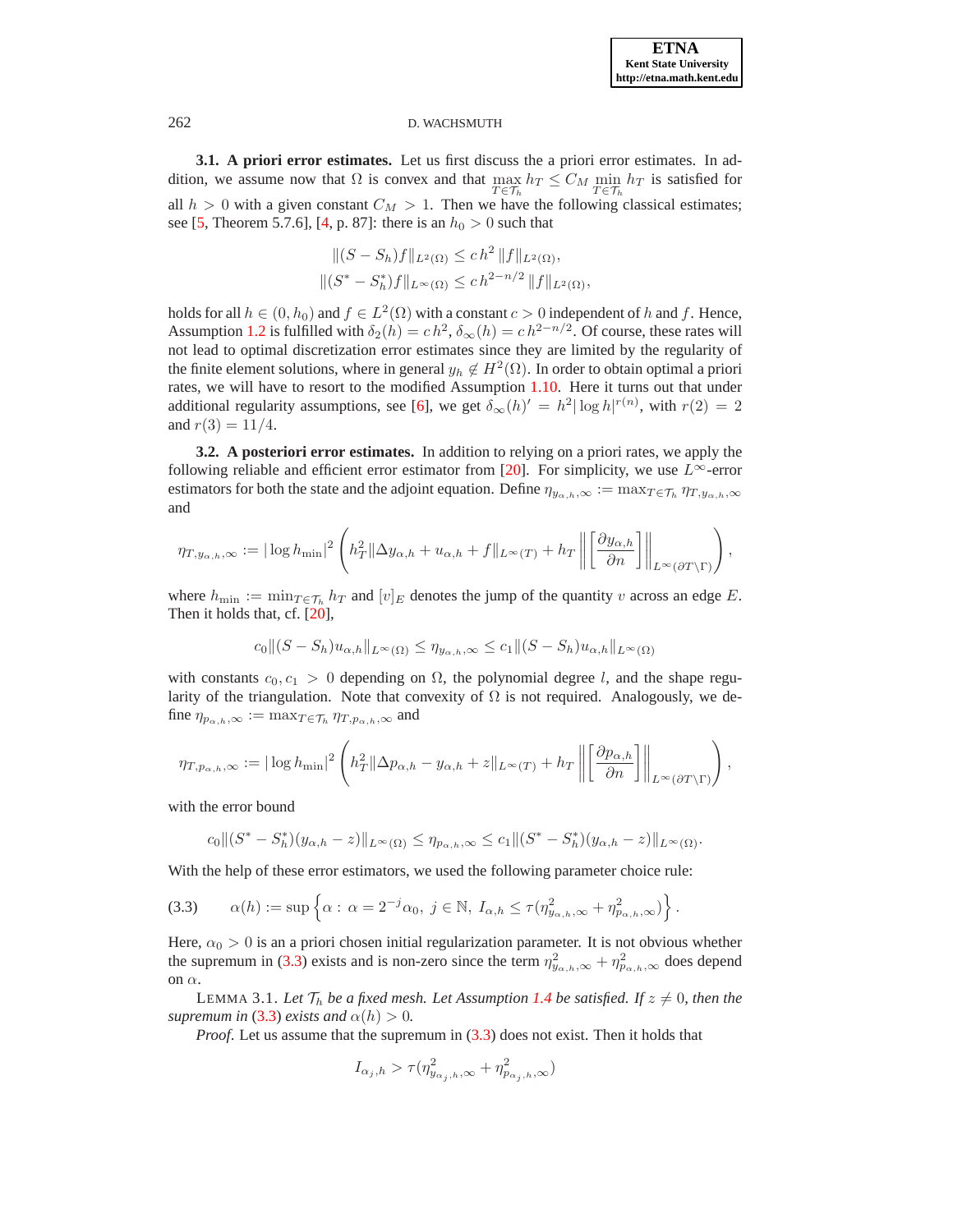for all  $\alpha_j := 2^{-j} \alpha_0, j \in \mathbb{N}$ . Let us abbreviate  $u_j := u_{\alpha_j,h}, y_j := y_{\alpha_j,h}, p_j := p_{\alpha_j,h}$ . Due to the control constraints, the sequence  $\{u_j\}$  is uniformly bounded in  $L^{\infty}(\Omega)$ . By ellipticity, the sequences  $\{y_j\}$  and  $\{p_j\}$  are uniformly bounded in  $H_0^1(\Omega)$ . Since these sequences belong to the finite-dimensional space  $V_h$ , we get by the equivalence of norms in finite-dimensional spaces that  $\{y_j\}$  and  $\{p_j\}$  are bounded in  $L^{\infty}(\Omega)$ .

By extracting subsequences if necessary, we have  $u_j \rightharpoonup \tilde{u}$  in  $L^2(\Omega)$  and  $u_j \rightharpoonup^* \tilde{u}$ in  $L^{\infty}(\Omega)$ . Moreover, it holds that  $y_j \to \tilde{y}_h = S_h \tilde{u} \in V_h$  and  $p_j \to \tilde{p}_h = S_h^*(\tilde{y}_h - z) \in V_h$ with respect to any norm as  $V_h$  is finite-dimensional. By the lower semicontinuity of norms, we obtain

$$
\eta_{\tilde{y}_h,\infty}^2+\eta_{\tilde{p}_h,\infty}^2\leq \liminf_{j\to\infty}(\eta_{y_j,\infty}^2+\eta_{p_j,\infty}^2),
$$

which implies

$$
\eta_{\tilde{y}_h,\infty}^2 + \eta_{\tilde{p}_h,\infty}^2 \le \tau^{-1} \liminf_{j \to \infty} I_{\alpha_j,h}.
$$

By the inequality [\(2.3\)](#page-8-0), we obtain  $I_{\alpha_j,h} \to 0$  as  $j \to \infty$  because of the convergence  $\alpha_j \to 0$ and the uniform boundedness of  $\{p_j\}$  in  $L^{\infty}(\Omega)$ . Hence, we find  $\eta_{\tilde{y}_h,\infty} = \eta_{\tilde{p}_h,\infty} = 0$ . This implies that  $\tilde{y}_h$  and  $\tilde{p}_h$  are affine-linear on  $\Omega$ . As these functions satisfy homogeneous Dirichlet-boundary conditions, it holds that  $\tilde{y}_h = \tilde{p}_h = 0$ . Now,  $\eta_{\tilde{y}_h, \infty} = 0$  implies  $\tilde{u} + f = 0$ , which in turn gives  $\tilde{y}_h = 0$ . In addition,  $\eta_{\tilde{p}_h,\infty} = 0$  implies  $\tilde{y}_h - z = 0$ , hence  $z = 0$ , which is a contradiction to the assumptions.

The following corollary follows directly from the parameter choice rule [\(3.3\)](#page-13-1) and Lemma [2.1.](#page-7-2)

COROLLARY 3.2. Let Assumption [1.4](#page-3-0) be satisfied with  $\kappa \leq 1$ . Let  $\alpha(h)$  be given *by* [\(3.3\)](#page-13-1)*. Then for all*  $h_{max} > 0$ *, there is a constant*  $c > 0$  *independent of*  $h$  *such that* 

$$
||y_{0,h} - y_{\alpha(h),h}||_Y + ||p_{0,h} - p_{\alpha(h),h}||_{L^{\infty}(D)} \le c \left(\eta_{y_{\alpha(h),h},\infty} + \eta_{p_{\alpha(h),h},\infty}\right)
$$

*holds for all*  $h < h_{max}$ .

**3.3. Example 1.** Let us now show some results using uniform meshes. Let us take the following data

$$
\Omega = (0, 1)^2, u_a = -1, u_b = +1,
$$
  
\n
$$
z(x_1, x_2) = \sin(\pi x_1) \sin(\pi x_2) + \sin(2\pi x_1) \sin(2\pi x_2)
$$
  
\n
$$
f(x_1, x_2) = -\operatorname{sign}(\sin(2\pi x_1) \sin(2\pi x_2)) + 2\pi^2 \sin(\pi x_1) \sin(\pi x_2).
$$

It is easy to check that  $(1.1)$  admits the following unique solution:

<span id="page-14-0"></span>
$$
u_0(x_1, x_2) = \text{sign}(\sin(2\pi x_1)\sin(2\pi x_2))
$$
  
\n
$$
y_0(x_1, x_2) = \sin(\pi x_1)\sin(\pi x_2)
$$
  
\n
$$
p_0(x_1, x_2) = -\frac{1}{8\pi^2}\sin(2\pi x_1)\sin(2\pi x_2).
$$

In addition, it turns out that the regularity assumption is satisfied for all  $\kappa < 1$ . This implies by Proposition [1.5](#page-3-1) that  $d = 1$  and  $||u_0 - u_\alpha||_{L^1(D)} \leq c \alpha$ .

Hence, if  $\alpha(h)$  is chosen as

(3.4)  $\alpha(h) := \sup \{ \alpha > 0 : I_{\alpha,h} \leq \delta_2'(h)^2 + \delta_\infty'(h)^2 \},$ 

we expect to observe the convergence rates

$$
||y_0 - y_{\alpha(h),h}||_Y + ||p_0 - p_{\alpha(h),h}||_{L^{\infty}(\Omega)} + ||u_0 - u_{\alpha(h),h}||_{L^1(\Omega)}
$$
  

$$
\leq c \left(\delta_2'(h) + \delta_{\infty}'(h)\right) = c h^2 (1 + |\log h|^{r(n)}),
$$

cf. Lemma [2.6](#page-10-1) and Theorem [2.7,](#page-10-0) taken into account Remark [2.8.](#page-12-2)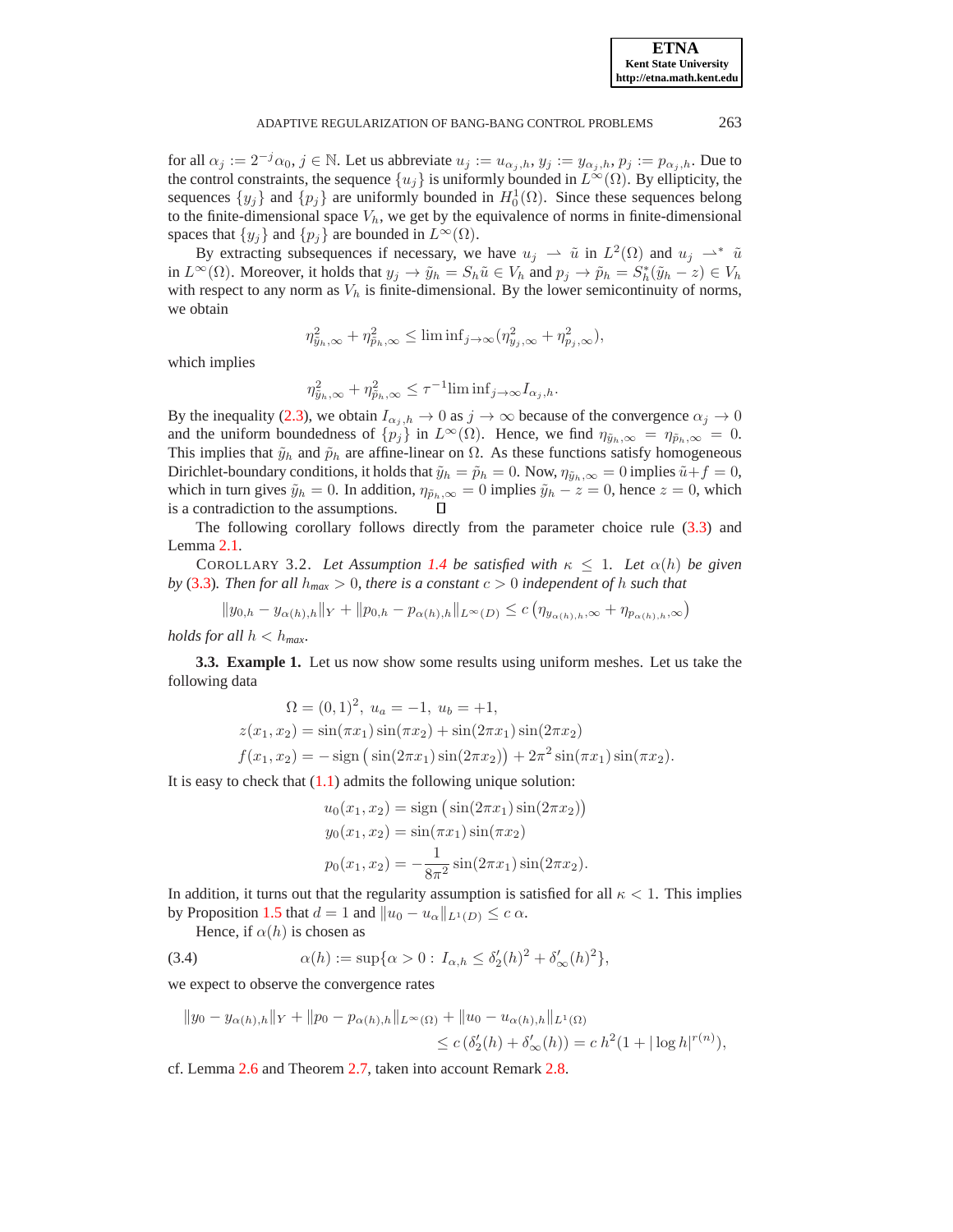<span id="page-15-1"></span>TABLE 3.1 *Example 1 using a priori rates.*

| h                      | $  u_0-u_{\alpha(h),h}  _{L^1(D)}$ | $  y_0-y_{\alpha(h),h}  _{L^2(D)}$ | $  p_0 - p_{\alpha(h),h}  _{L^{\infty}(D)}$ | $\alpha(h)$            |
|------------------------|------------------------------------|------------------------------------|---------------------------------------------|------------------------|
| $3.5355 \cdot 10^{-1}$ | $3.7125 \cdot 10^{-1}$             | $5.9522 \cdot 10^{-2}$             | $1.0123 \cdot 10^{-2}$                      | $1.9531 \cdot 10^{-3}$ |
| $1.7678 \cdot 10^{-1}$ | $1.0430 \cdot 10^{-1}$             | $1.4209 \cdot 10^{-2}$             | $3.4092 \cdot 10^{-3}$                      | $4.8828 \cdot 10^{-4}$ |
| $8.8388 \cdot 10^{-2}$ | $2.8239 \cdot 10^{-2}$             | $3.2977 \cdot 10^{-3}$             | $8.7735 \cdot 10^{-4}$                      | $1.2207 \cdot 10^{-4}$ |
| $4.4194 \cdot 10^{-2}$ | $7.5361 \cdot 10^{-3}$             | $7.7452 \cdot 10^{-4}$             | $2.1348 \cdot 10^{-4}$                      | $3.0518 \cdot 10^{-5}$ |
| $2.2097 \cdot 10^{-2}$ | $1.7609 \cdot 10^{-3}$             | $1.8484 \cdot 10^{-4}$             | $5.1677 \cdot 10^{-5}$                      | $3.8147 \cdot 10^{-6}$ |
| $1.1049 \cdot 10^{-2}$ | $4.3913 \cdot 10^{-4}$             | $4.4649 \cdot 10^{-5}$             | $1.2606 \cdot 10^{-5}$                      | $9.5367 \cdot 10^{-7}$ |
|                        | $\sim h^2$                         | $\sim h^2$                         | $\sim h^2$                                  | $\sim h^2$             |

<span id="page-15-3"></span>TABLE 3.2 *Example 1 using a posteriori estimates.*

| h                      | $  u_0-u_{\alpha(h),h}  _{L^1(D)}$ | $  y_0-y_{\alpha(h),h}  _{L^2(D)}$ | $  p_0 - p_{\alpha(h),h}  _{L^{\infty}(D)}$ | $\alpha(h)$            |
|------------------------|------------------------------------|------------------------------------|---------------------------------------------|------------------------|
| $3.5355 \cdot 10^{-1}$ | $3.7125 \cdot 10^{-1}$             | $5.9522 \cdot 10^{-2}$             | $1.0123 \cdot 10^{-2}$                      | $1.9531 \cdot 10^{-3}$ |
| $1.7678 \cdot 10^{-1}$ | $1.0430 \cdot 10^{-1}$             | $1.4209 \cdot 10^{-2}$             | $3.4092 \cdot 10^{-3}$                      | $4.8828 \cdot 10^{-4}$ |
| $8.8388 \cdot 10^{-2}$ | $2.8239 \cdot 10^{-2}$             | $3.2977 \cdot 10^{-3}$             | $8.7735 \cdot 10^{-4}$                      | $1.2207 \cdot 10^{-4}$ |
| $4.4194 \cdot 10^{-2}$ | $6.9357 \cdot 10^{-3}$             | $7.7398 \cdot 10^{-4}$             | $2.1340 \cdot 10^{-4}$                      | $1.5259 \cdot 10^{-5}$ |
| $2.2097 \cdot 10^{-2}$ | $1.7609 \cdot 10^{-3}$             | $1.8484 \cdot 10^{-4}$             | $5.1677 \cdot 10^{-5}$                      | $3.8147 \cdot 10^{-6}$ |
| $1.1049 \cdot 10^{-2}$ | $4.3913 \cdot 10^{-4}$             | $4.4649 \cdot 10^{-5}$             | $1.2606 \cdot 10^{-5}$                      | $9.5367 \cdot 10^{-7}$ |
|                        | $\sim h^2$                         | $\sim h^2$                         | $\sim h^2$                                  | $\sim h^2$             |

<span id="page-15-2"></span>**3.3.1. Results using a priori rates and uniform refinement.** In our computations, we did not calculate the supremum in  $(2.2)$  or  $(3.4)$  accurately. Rather, we choose some initial value  $\alpha_0 > 0$ , and then computed  $\alpha(h)$  as

<span id="page-15-0"></span>(3.5) 
$$
\alpha(h) := \sup \{ \alpha : \alpha = 2^{-j} \alpha_0, j \in \mathbb{N}, I_{\alpha, h} \le \tau h^4 \}
$$

ignoring the logarithmic term in  $\delta'_{\infty}(h)$ . Here,  $\tau > 0$  is an additional factor. After the parameter  $\alpha(h)$  has been found according to [\(3.5\)](#page-15-0), the mesh was refined uniformly.

Let us report about the results using the parameter choice rule  $(3.5)$ , which is based on a priori convergence rates. We chose  $\alpha_0 = 1$  and  $\tau = 0.01$ . The domain  $\Omega$  was first divided into 32 triangles with mesh size  $h = 0.3536$ . The results are displayed in Table [3.1.](#page-15-1)

As expected, we observed that the errors  $||y_0 - y_{\alpha(h),h}||_{L^2(D)}$ ,  $||p_0 - p_{\alpha(h),h}||_{L^{\infty}(\Omega)}$ , and  $||u_0 - u_{\alpha(h),h}||_{L^1(\Omega)}$  converge at the order of  $h^2$ . As can be found in Table [3.1,](#page-15-1) the parameter choice rule selects  $\alpha(h) \sim h^2$ .

<span id="page-15-4"></span>**3.3.2. Results using a posteriori estimates and uniform refinement.** Let us now report about the results when instead of the a priori error estimates, an a posteriori error estimator is used. We choose  $\tau = 2 \cdot 10^{-4}$  in [\(3.3\)](#page-13-1) to obtain results which are comparable with those in Section [3.3.1.](#page-15-2) Using the same data and setup as in Section [3.3.1,](#page-15-2) we obtained the results as depicted in Table [3.2.](#page-15-3) The errors almost coincide with those of Table [3.1.](#page-15-1) This is due to the fact that the only difference in the computations is in the parameter choice rules [\(3.5\)](#page-15-0) and [\(3.3\)](#page-13-1). As both select the same values of  $\alpha(h)$  (except at one discretization level), this is the expected outcome.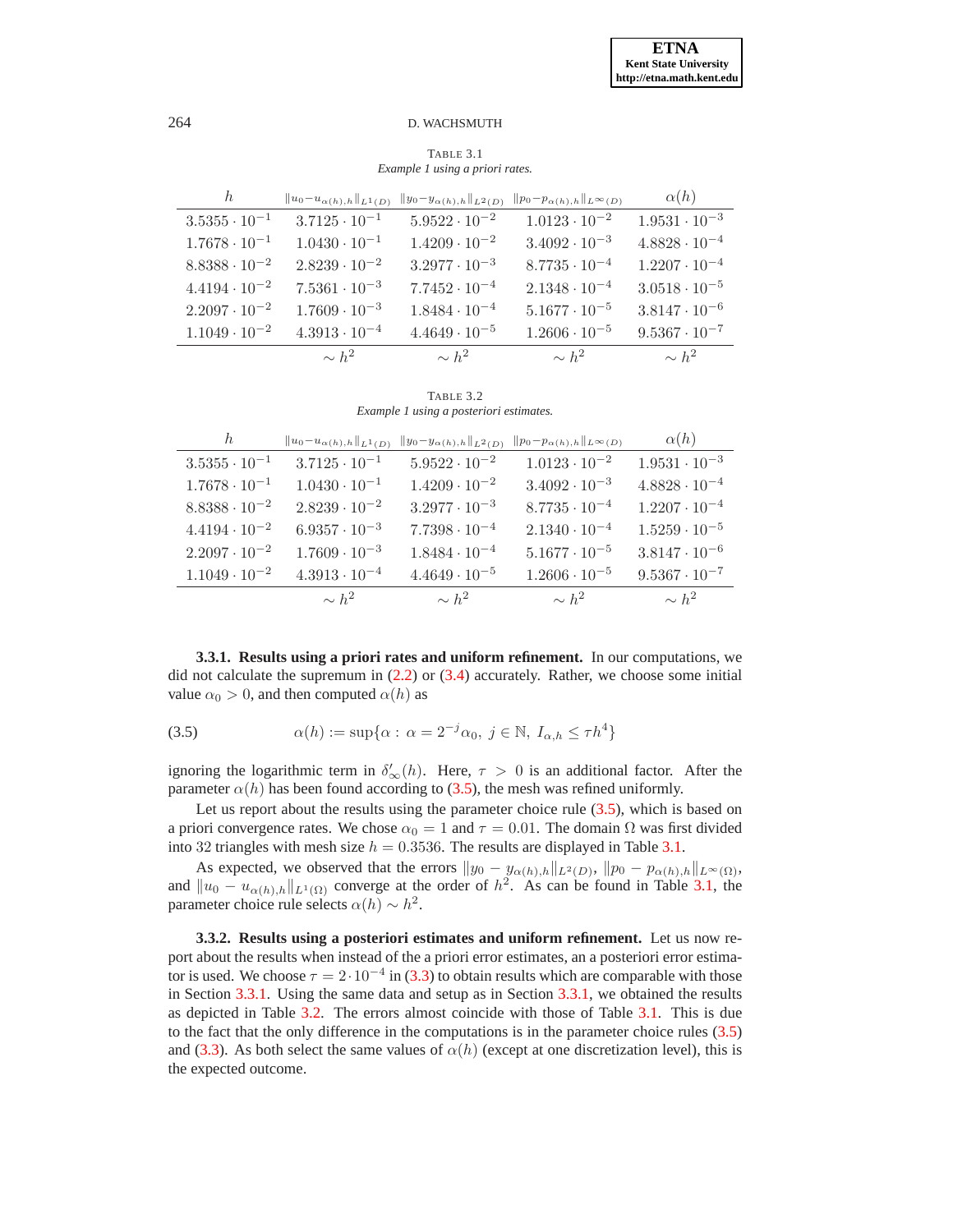### ADAPTIVE REGULARIZATION OF BANG-BANG CONTROL PROBLEMS 265

<span id="page-16-0"></span>

| N     | $\alpha(h)$            | $I_{\alpha(h),h}$      |
|-------|------------------------|------------------------|
| 71    | $1.5625 \cdot 10^{-2}$ | $8.6100 \cdot 10^{-4}$ |
| 253   | $7.8125 \cdot 10^{-3}$ | $2.4128 \cdot 10^{-4}$ |
| 953   | $3.9062 \cdot 10^{-3}$ | $6.9901 \cdot 10^{-5}$ |
| 3697  | $1.9531 \cdot 10^{-3}$ | $1.9965 \cdot 10^{-5}$ |
| 14561 | $9.7656\cdot10^{-4}$   | $5.6060 \cdot 10^{-6}$ |
| 57793 | $2.4414 \cdot 10^{-4}$ | $4.8650 \cdot 10^{-7}$ |

TABLE 3.3 *Example 2 using a posteriori estimates and uniform refinement.*

TABLE 3.4

<span id="page-16-1"></span>*Example 2 using a posteriori estimates and adaptive refinement.*

| N     | $\alpha(h)$            | $I_{\alpha(h),h}$      |
|-------|------------------------|------------------------|
| 71    | $1.5625 \cdot 10^{-2}$ | $8.6100 \cdot 10^{-4}$ |
| 99    | $1.5625 \cdot 10^{-2}$ | $8.5669 \cdot 10^{-4}$ |
| 165   | $7.8125 \cdot 10^{-3}$ | $2.2686 \cdot 10^{-4}$ |
| 377   | $3.9062 \cdot 10^{-3}$ | $6.7847 \cdot 10^{-5}$ |
| 721   | $3.9062 \cdot 10^{-3}$ | $6.5876 \cdot 10^{-5}$ |
| 1410  | $1.9531 \cdot 10^{-3}$ | $1.8306 \cdot 10^{-5}$ |
| 2874  | $9.7656 \cdot 10^{-4}$ | $5.2227 \cdot 10^{-6}$ |
| 5557  | $9.7656 \cdot 10^{-4}$ | $5.1821 \cdot 10^{-6}$ |
| 11671 | $4.8828 \cdot 10^{-4}$ | $1.5013 \cdot 10^{-6}$ |
| 22015 | $2.4414 \cdot 10^{-4}$ | $4.0858 \cdot 10^{-7}$ |
| 46428 | $1.2207 \cdot 10^{-4}$ | $1.0967 \cdot 10^{-7}$ |

**3.4. Example 2.** Our second example is posed on a convex polygonal domain  $\Omega$  that is the interior of the convex hull of the points  $(0, 0)$ ,  $(2, 0)$ ,  $(2, 2)$ ,  $(1, 2)$ , and  $(0, 1)$ . The following data are given

$$
z(x_1, x_2) = 10 \frac{x_1^2 - x_2^2}{x_2^2 + 1}, f = 0, u_a = -1, u_b = +1.
$$

**3.4.1. Results using a posteriori estimates and uniform refinement.** The discretization error was estimated as in Section [3.3.2,](#page-15-4) and we used the parameter choice rule [\(3.3\)](#page-13-1). The coarsest mesh was obtained by dividing the domain  $\Omega$  into 112 triangles. The results for the computations on a hierarchy of uniformly refined meshes can be observed in Table [3.3.](#page-16-0) There, N corresponds to the number of nodes of the mesh, which is the number of degrees of freedom of the state and adjoint variables.

**3.4.2. Results using a posteriori estimates and adaptive refinement.** Using the same data as in the previous section, we also performed computations with an adaptive mesh refinement. Let us describe the marking strategy, which we used to mark triangles for refinement. After  $\alpha(h)$  has been found according to [\(3.3\)](#page-13-1), we refined using the error estimator  $\eta_{y,\infty} + \eta_{p,\infty}$ . Here, an element T was marked for refinement if

$$
\eta_{T,y,\infty} + \eta_{T,p,\infty} \ge \theta(\eta_{y,\infty} + \eta_{p,\infty})
$$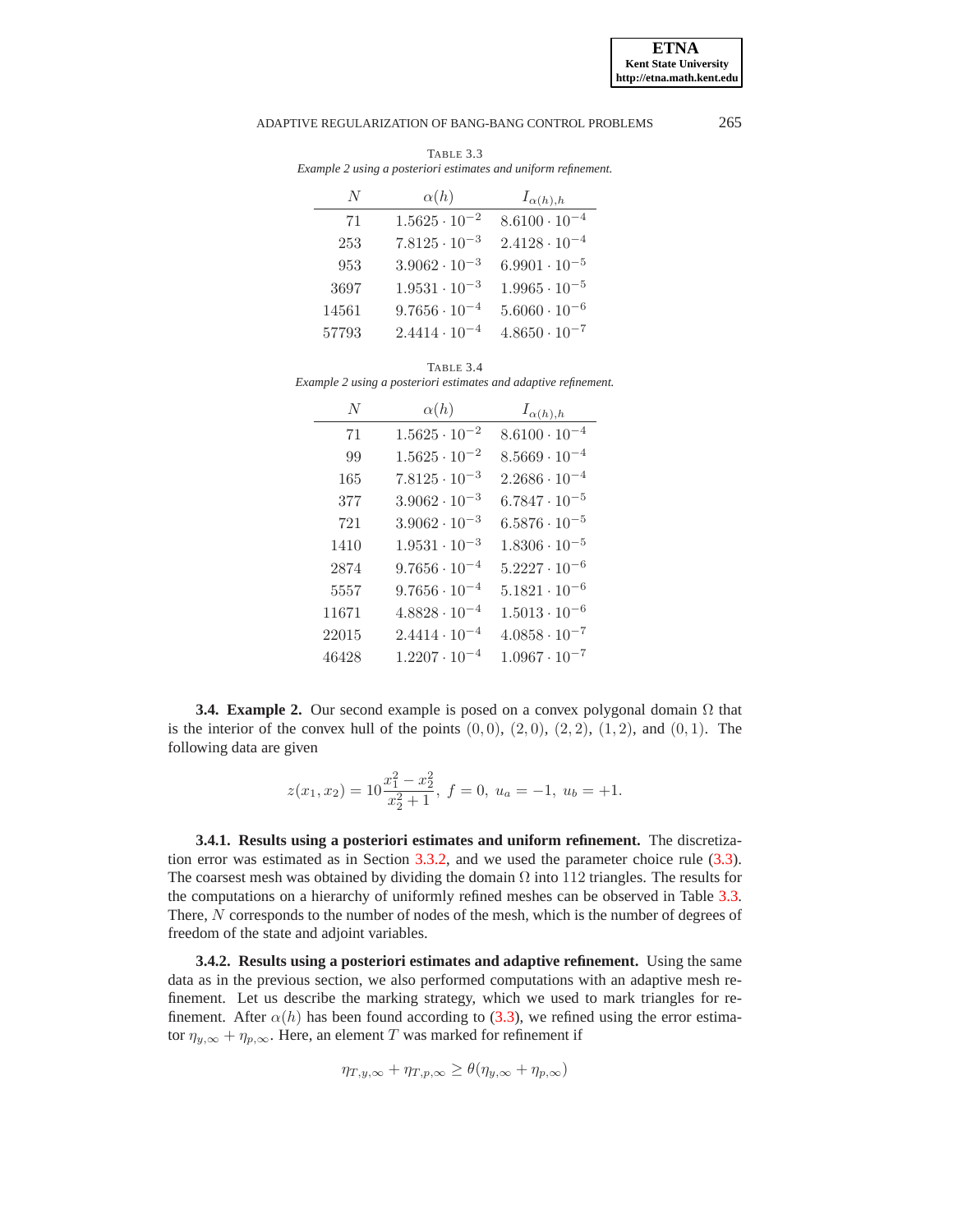with  $\theta = 0.5$ . After refinement, the parameter  $\alpha(h)$  is determined on the new mesh according to the parameter choice rule [\(3.3\)](#page-13-1).

When comparing the results of the computations with uniform and adaptive refinement, cf. Tables [3.3](#page-16-0) and [3.4,](#page-16-1) the adaptive method clearly gives better results: for the same number of degrees of freedom, the discrepancy  $I_{\alpha(h),h}$  is roughly four times smaller as in the case with uniform refinement. Due to Lemma [2.1,](#page-7-2) this implies that the error  $||y_{0,h} - y_{\alpha(h),h}||_Y$ decays faster with adaptive refinement than with uniform refinement. Hence, our computational experience suggests to use the fully adaptive algorithm, where the discretization and regularization is chosen adaptively.

### **REFERENCES**

- <span id="page-17-11"></span>[1] R. BECKER AND B. VEXLER, *A posteriori error estimation for finite element discretization of parameter identification problems*, Numer. Math., 96 (2004), pp. 435–459.
- <span id="page-17-12"></span>[2] , *Mesh refinement and numerical sensitivity analysis for parameter calibration of partial differential equations*, J. Comput. Phys., 206 (2005), pp. 95–110.
- <span id="page-17-10"></span>[3] H. BEN AMEUR, G. CHAVENT, AND J. JAFFRE´, *Refinement and coarsening indicators for adaptive parametrization: application to the estimation of hydraulic transmissivities*, Inverse Problems, 18 (2002), pp. 775–794.
- <span id="page-17-21"></span>[4] D. BRAESS, *Finite Elemente – Theorie, schnelle Loser und Anwendungen in der Elastizit ¨ atstheorie ¨* , Springer, Berlin, 1997.
- <span id="page-17-20"></span>[5] S. C. BRENNER AND L. R. SCOTT, *The Mathematical Theory of Finite Element Methods*, Springer, New York, 1994.
- <span id="page-17-3"></span>[6] K. DECKELNICK AND M. HINZE, *A note on the approximation of elliptic control problems with bang-bang controls*, Comput. Optim. Appl., 51 (2012), pp. 931–939.
- <span id="page-17-5"></span><span id="page-17-0"></span>[7] H. W. ENGL, M. HANKE, AND A. NEUBAUER, *Regularization of Inverse Problems*, Kluwer, Dordrecht, 1996.
- [8] H. W. ENGL AND A. NEUBAUER, *Convergence rates for Tikhonov regularization in finite-dimensional subspaces of Hilbert scales*, Proc. Amer. Math. Soc., 102 (1988), pp. 587–592.
- <span id="page-17-16"></span><span id="page-17-13"></span>[9] U. FELGENHAUER, *On stability of bang-bang type controls*, SIAM J. Control Optim., 41 (2003), pp. 1843– 1867.
- [10] A. GRIESBAUM, B. KALTENBACHER, AND B. VEXLER, *Efficient computation of the Tikhonov regularization parameter by goal-oriented adaptive discretization*, Inverse Problems, 24 (2008), 025025 (20 pages).
- <span id="page-17-17"></span>[11] R. GRIESSE AND M. WEISER, *On the interplay between interior point approximation and parametric sensitivities in optimal control*, J. Math. Anal. Appl., 337 (2008), pp. 771–793.
- <span id="page-17-6"></span>[12] C. W. GROETSCH AND A. NEUBAUER, *Regularization of ill-posed problems: optimal parameter choice in finite dimensions*, J. Approx. Theory, 58 (1989), pp. 184–200.
- <span id="page-17-15"></span><span id="page-17-2"></span>[13] A. GROTHENDIECK, *Sur certains sous-espaces vectoriels de* Lp, Canadian J. Math., 6 (1954), pp. 158–160.
- [14] M. HINZE, *A variational discretization concept in control constrained optimization: the linear-quadratic case*, Comput. Optim. Appl., 30 (2005), pp. 45–61.
- <span id="page-17-14"></span>[15] B. KALTENBACHER, A. KIRCHNER, AND B. VEXLER, *Adaptive discretizations for the choice of a Tikhonov regularization parameter in nonlinear inverse problems*, Inverse Problems, 27 (2011), 125008 (28 pages).
- <span id="page-17-7"></span>[16] J. T. KING AND A. NEUBAUER, *A variant of finite-dimensional Tikhonov regularization with a posteriori parameter choice*, Computing, 40 (1988), pp. 91–109.
- <span id="page-17-8"></span>[17] P. MAASS, S. V. PEREVERZEV, R. RAMLAU, AND S. G. SOLODKY, *An adaptive discretization for Tikhonov-Phillips regularization with a posteriori parameter selection*, Numer. Math., 87 (2001), pp. 485–502.
- <span id="page-17-4"></span>[18] F. NATTERER, *The finite element method for ill-posed problems*, RAIRO Anal. Numer., 11 (1977), pp. 271– ´ 278.
- <span id="page-17-9"></span>[19] A. NEUBAUER, *Solution of ill-posed problems via adaptive grid regularization: convergence analysis*, Numer. Funct. Anal. Optim., 28 (2007), pp. 405–423.
- <span id="page-17-22"></span>[20] R. H. NOCHETTO, A. SCHMIDT, K. G. SIEBERT, AND A. VEESER, *Pointwise a posteriori error estimates for monotone semi-linear equations*, Numer. Math., 104 (2006), pp. 515–538.
- <span id="page-17-19"></span>[21] G. STAMPACCHIA, *Le probleme de Dirichlet pour les ` equations elliptiques du second ordre ´ a coefficients ` discontinus*, Ann. Inst. Fourier (Grenoble), 15 (1965), pp. 189–258.
- <span id="page-17-18"></span><span id="page-17-1"></span>[22] F. TRÖLTZSCH, *Optimal Control of Partial Differential Equations*, AMS, Providence, 2010.
- [23] M. ULBRICH AND S. ULBRICH, *Superlinear convergence of affine-scaling interior-point Newton methods for infinite-dimensional nonlinear problems with pointwise bounds*, SIAM J. Control Optim., 38 (2000), pp. 1938–1984.